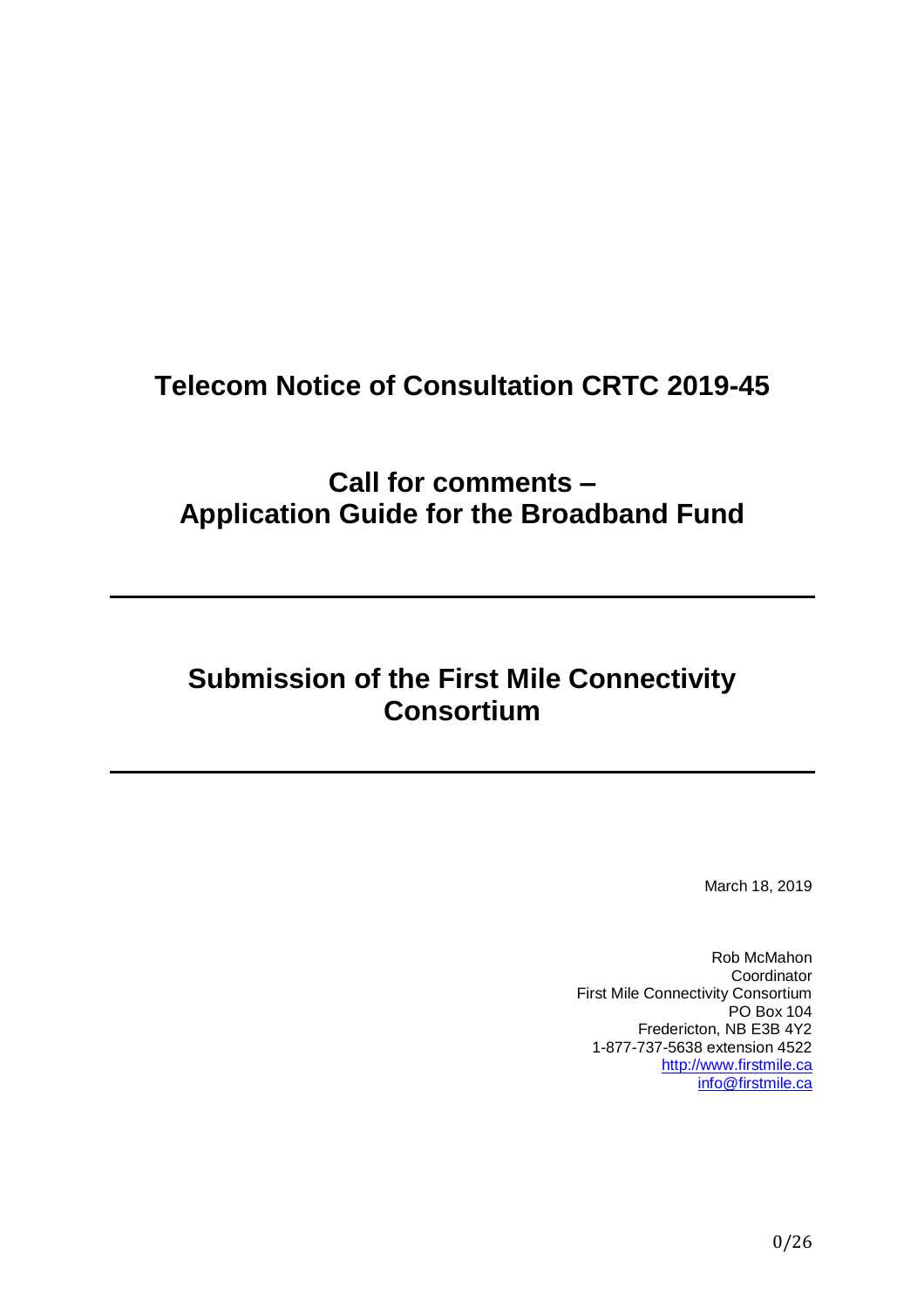# **Executive Summary**

E1. This document constitutes the intervention of the First Mile Connectivity Consortium (FMCC) to *Telecom Notice of Consultation CRTC 2019-45: Call for comments – Application Guide for the Broadband Fund*.

E2. The First Mile Connectivity Consortium (FMCC) is an incorporated independent not-forprofit national association. Our members are First Nations Internet service providers – what we call "community/regional intermediary organizations." Our associate members are university and private sector researchers and others interested in Indigenous and community communications and telecommunication services for the public good.

E3. Indigenous service providers across Canada have innovated to develop and implement modern systems supporting digital infrastructure and services. Residents of these communities should not be restricted to act only as consumers of infrastructure and services – they can also act as producers, owners, and operators. These populations must have opportunities to utilize digital communications infrastructure and services not just as an enabler of economic development in other industries and services, but also as a locallyowned and managed resource in and of itself. Also, non-profit and Indigenous organizations exist to serve the needs of their communities. Indigenous organizations need access to the resources to build and deliver the infrastructure that can provide the required bandwidth and quality of service to their communities.

E4. We welcome the Commission's increasing recognition of and regulatory support for telecommunications infrastructure and services in rural, remote, Northern and Indigenous regions, including the outcomes of public proceedings in which we participated. However, FMCC member organizations and other small service providers continue to face significant barriers. The Commission needs to recognize the important distinctions between private sector commercial telecom providers, not-for-profit regional organization providers, and individual community providers.

E5. We are concerned that certain aspects of the current draft of the *Application Guide for the Broadband Fund* reflect the interests of well-resourced, urban-based, corporate telecommunications providers and omit some of the unique considerations that apply to nonprofit and Indigenous providers. The FMCC files these comments on the Commission's *Application Guide for the Broadband Fund* to highlight issues that need to be addressed in the final version of the *Guide*.

E6. We agree with the Commission's statement that certain information may be disclosed in its funding decisions. However, we disagree with the Commission's proposal to shorten the time in which applications may be filed to review and rescind, or vary, a funding decision. We submit that the deadline should remain at 90 days.

E7. With respect to the required investments made by applicants to the Fund, we stress that this requirement should vary depending on the status of an organization; for example if it is an Indigenous and/or non-profit organization, as opposed to a commercial entity. For Indigenous and/or non-profit organizations, this requirement should include reduced or waived financial contributions and in-kind contributions in lieu of cash contributions. While "in-kind contributions" are included in *Appendix 1: Definitions*, it is unclear whether they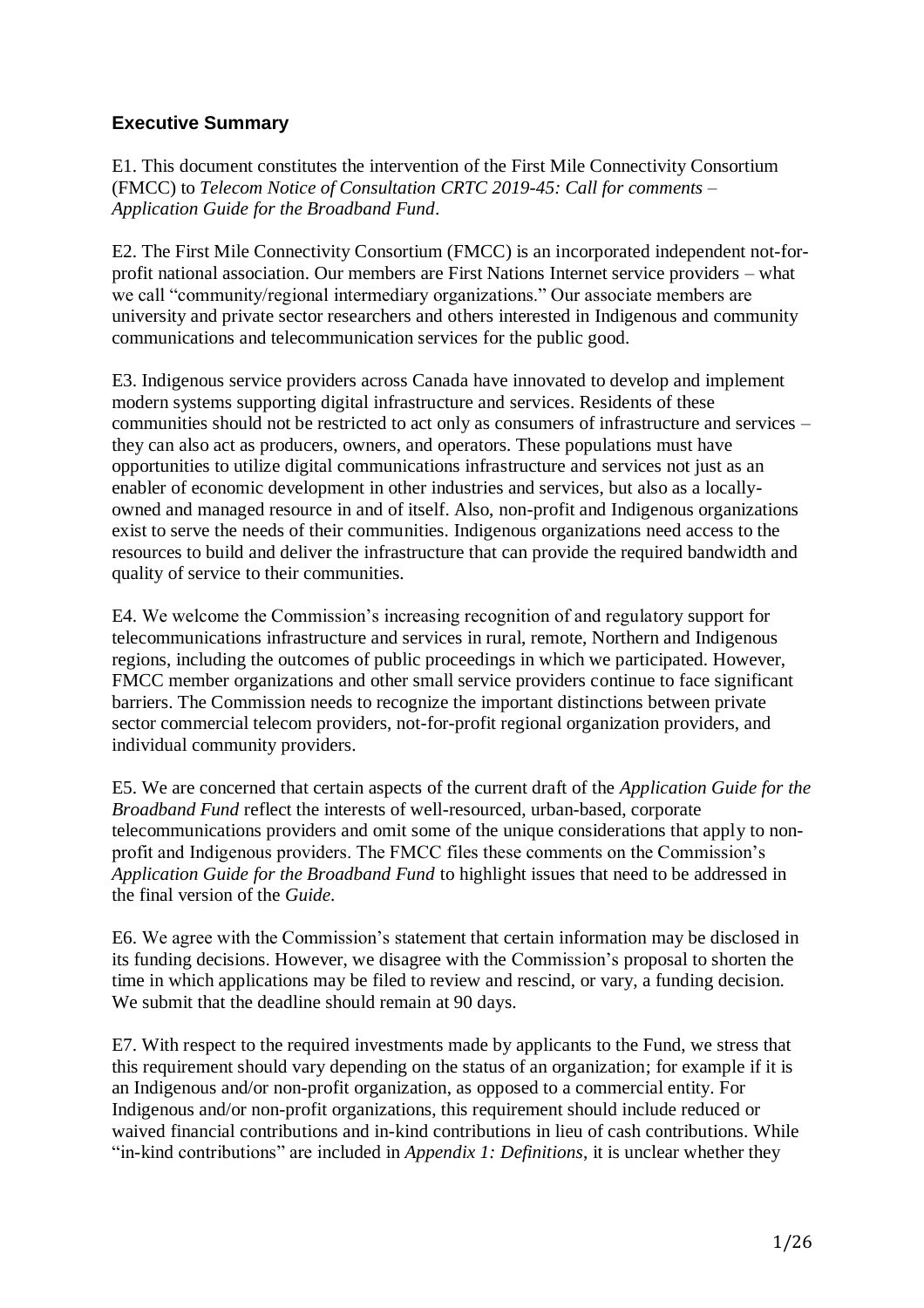apply here. As well, for Indigenous and/or non-profit organizations, this requirement should include existing investments made by applicants.

E8. With respect to geographic eligibility, we reserve the right to correct and/or augment information in maps and data sets.

E9. With respect to coordination of funding with governments and sharing of information, for Indigenous providers, such funding should include funding from existing broadband infrastructure and connectivity programs. As well, funds contributed by the various agencies, including the CRTC, should be managed with common criteria and guidelines. To support this task, we propose the establishment of an Indigenous Communications Funding Oversight Council that includes representatives of involved funding agencies and Indigenous stakeholders.

E10. With respect to access projects, we stress that they must include access to the support structures required to deploy local access infrastructure, for example towers, poles, shelters and enclosures. We highlight a number of significant challenges that FMCC member organizations face in access to these support structures, which are considered an "eligible cost" for the Broadband Fund. These challenges include: high costs to access support structures in First Nations communities; lack of certainty with respect to regulations and rules governing access; lack of certainty with respect to the timeline for authorization of access permits; limited maintenance of existing support structures; limited choice of contractors who can install and/or maintain support structures; and lack of ability to report complaints or provide input into rules and regulations.

E11. With respect to community consultation eligibility criteria, we have concerns with respect to the specific language about Community Consultation in the *Guide*. The Commission should delete the phrase: "attempted to consult". Applicants must show that they have consulted and provided clear information about proposed projects. The Commission should include examples of specific criteria and evidence to define "the quality and outcome of the consultations and the involvement of the community." Consultation should also include "meaningful consultation and informed consent" in the case of Indigenous communities. Further, a "market study" is not adequate evidence of consultation. It could be done using available information (e.g. population, average income, public service institutions, local businesses, etc.) without any interaction with the community.

E12. We are also concerned that the *Guide* is focused on providing information to applicants rather than to the communities that will be impacted by funding projects. Therefore, we propose that the Commission prepare (or review and approve) a *Broadband Fund Overview Document* (FAQ for Community Engagement). This information should include clear and plain language definitions and explanation of the division of roles and responsibilities of project applications, including details on ownership, operations, and the requirement for meaningful consent with Indigenous communities. This should also include information about open access, including pricing.

E13. With respect to pricing, we note that provinces include remote regions similar to those in the Territories. We therefore believe that additional cities in the provinces should be included for comparability. Conversely, we note that in the Territories, the "major urban centres" particularly Iqaluit, have prices significantly higher than those in major urban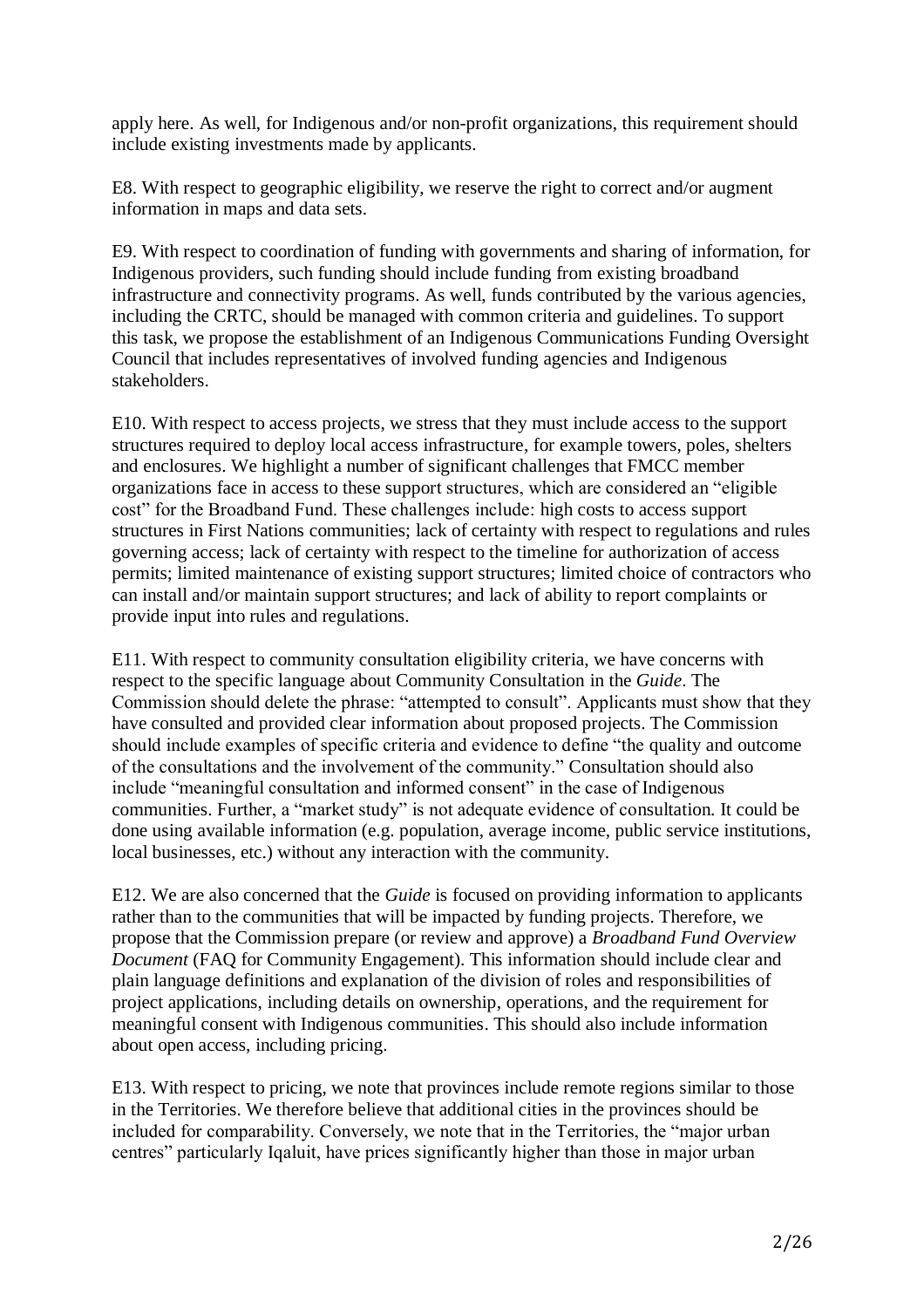centres in the provinces. Using these benchmarks will result in a permanent broadband affordability divide.

E14. With respect to mobile wireless projects, we note that spectrum access and licensing rules must support small and non-profit community and Indigenous providers.

E15. In terms of financial information about the project, we note the *Guide*'s requirement that applicants must provide "an irrevocable letter of credit from the lending institution, if relying on credit." This requirement raises a barrier for Indigenous and non-profit organizations that face challenges in securing credit for multi-million dollar projects; many Indigenous communities are limited in their ability to apply for credit because of existing conditions regulating the operations of Indigenous communities. Given these challenges, we recommend that applicants instead provide historical examples of the successful development and operation of similar infrastructure initiatives. Examples could include projects such as: electrification, water and waste-water, roads, airports, and so on.

E16. Regarding the awarding of funding only as periodic reimbursements for costs, we disagree with this procedure because it will not meet the needs of under-resourced not-forprofit applicants, who require upfront payment in order to commence a project. The Broadband Fund should instead provide an initial start-up portion of the approved project funding.

E17. With respect to conditions of funding, the Broadband Fund should specify that compliance and enforcement of obligations are required for all licensees and for funded projects. The language should include how oversight will be provided, and how compliance will be enforced.

E18. Regarding the application process, the deadline for applicants should be not less than six months after the call for proposals is announced. FMCC members indicate that between 8 and 18 months may be required to develop a proposal of the complexity required for the Broadband Fund.

E19. We believe that, in addition to those cited, eligible costs should include costs for leasing land, buildings, and other facilities, including permanent shelters for housing network-related equipment (except for temporary facilities directly related to project construction. We note that these may need to be leased rather than constructed in some communities. Second, financing or carrying costs, loan costs, and interest payments should be included, as they may be required for non-profits and Indigenous projects without sufficient available capital. Third, costs related to developing the application for funding should be eligible for support for nonprofits and Indigenous organizations that do not have sufficient in-house expertise for all of the planning tasks, nor available funds to pay for these services.

E.20. The Fund should also include recognition of in-kind contributions of community lands and equipment to complete construction requirements, for example, for fibre builds. Many of these costs can be absorbed in-kind by an engaged community.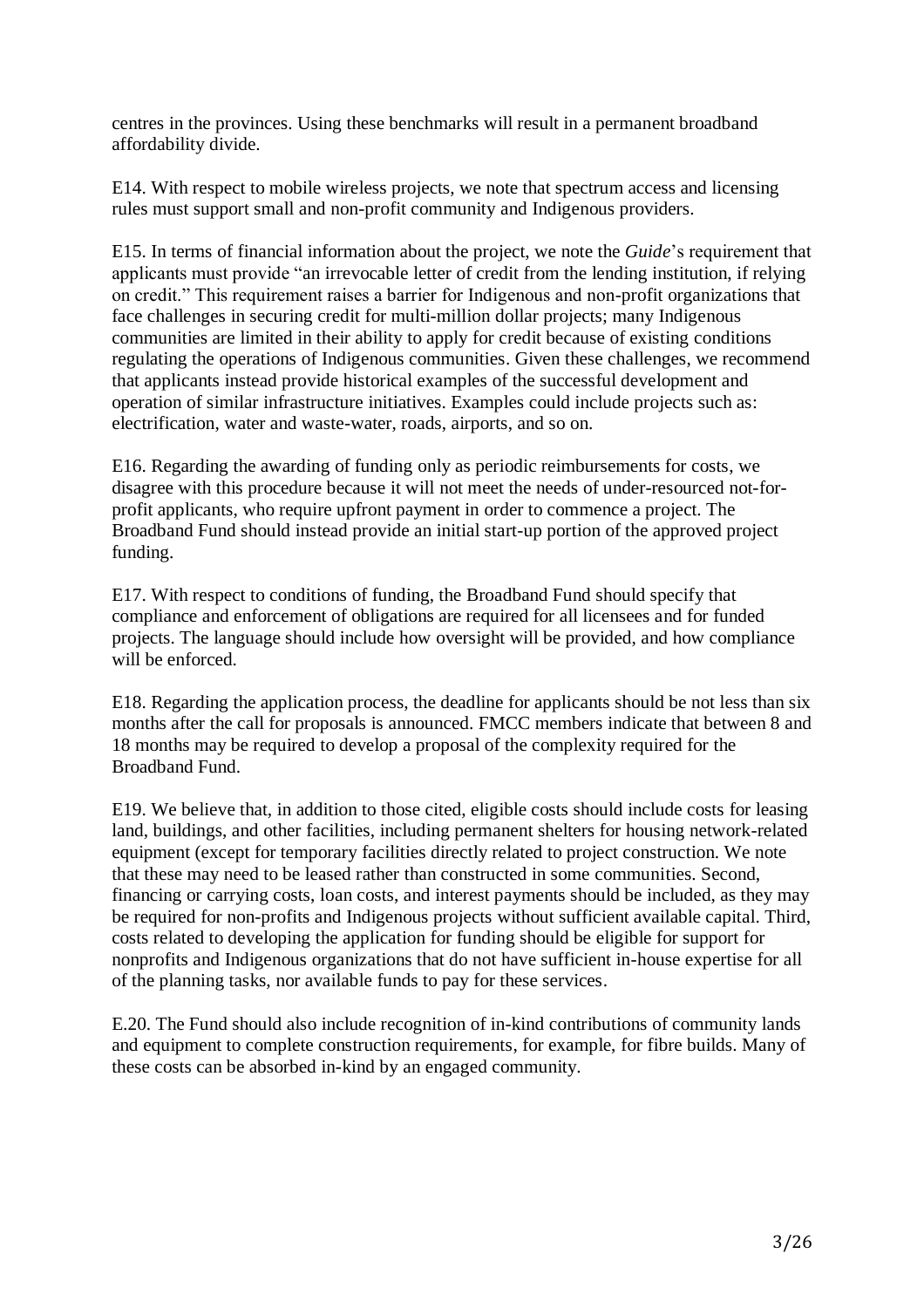## **Introduction and General Comments**

- 1. The First Mile Connectivity Consortium (FMCC) is an incorporated independent not-forprofit national association. Our members are First Nations Internet service providers – what we call "community/regional intermediary organizations." Our associate members are university and private sector researchers and others interested in Indigenous and community communications and telecommunication services for the public good. Our work focuses on innovative solutions to digital infrastructure and services with and in rural and remote regions and communities across Canada. More details about our members and activities is available: [http://firstmile.ca](http://firstmile.ca/)
- 2. Digital services are essential for the social, cultural, and economic development of rural and remote Indigenous communities and their residents.<sup>1</sup> Under the *Telecommunications Act*, Canada's telecommunication policy includes the objective "to render reliable and affordable telecommunications services of high quality accessible to Canadians."<sup>2</sup> However, there is a paradox in the development and delivery of communications services in these regions: rural/remote communities with the worst transportation links and highest needs (due to a lack of 'brick and mortar' services) often have the worst access, lowest quality of service, and most expensive communications services.<sup>3</sup> This condition is partly due to market failure, since populations in remote regions may be too small and distances too great to generate the revenue and profits required by commercial communications companies.
- 3. Faced with this challenge, Indigenous service providers across Canada have innovated to develop and implement modern systems supporting digital infrastructure and services.<sup>4</sup> First Nation organizations and regional networks, including FMCC member organizations, provide services to both institutions (e.g. health and education) and households. These organizations utilize a "whole community approach" that frames broadband as an ecosystem of: 1) residents and households; 2) community institutions ("anchor tenants" including health centres, schools, businesses, etc.); and 3) regional transport infrastructure connecting multiple communities. This approach recognizes the goal of sustainability of infrastructure and services in these regions and communities.
- 4. Opportunities for residents of rural, remote, Northern and Indigenous communities to substantively contribute to and benefit from this work requires recognition of a range of development approaches. Residents of these communities should not be restricted to act only as consumers of infrastructure and services – they can also act as producers, owners, and operators. These populations must have opportunities to utilize digital communications infrastructure and services not just as an enabler of economic development in other industries and services, but also as a locally-owned and managed resource in and of itself.

 $\overline{a}$ 

<sup>1</sup> Research contracted by Industry Canada/ISED, see: [http://firstmile.ca/wp-content/uploads/2016-ISED-](http://firstmile.ca/wp-content/uploads/2016-ISED-FMCC.pdf)[FMCC.pdf](http://firstmile.ca/wp-content/uploads/2016-ISED-FMCC.pdf)

<sup>2</sup> *Telecommunications Act*, Section 7(b).

<sup>&</sup>lt;sup>3</sup> See: [http://www.northernpublicaffairs.ca/index/volume-6-special-issue-2-connectivity-in-northern-indigenous](http://www.northernpublicaffairs.ca/index/volume-6-special-issue-2-connectivity-in-northern-indigenous-communities/a-whole-community-approach-for-sustainable-digital-infrastructure-in-remote-and-northern-first-nations/)[communities/a-whole-community-approach-for-sustainable-digital-infrastructure-in-remote-and-northern-first](http://www.northernpublicaffairs.ca/index/volume-6-special-issue-2-connectivity-in-northern-indigenous-communities/a-whole-community-approach-for-sustainable-digital-infrastructure-in-remote-and-northern-first-nations/)[nations/](http://www.northernpublicaffairs.ca/index/volume-6-special-issue-2-connectivity-in-northern-indigenous-communities/a-whole-community-approach-for-sustainable-digital-infrastructure-in-remote-and-northern-first-nations/)

 $\overline{4}$  For an overview of projects, see:<http://firstmile.ca/wp-content/uploads/Stories-from-the-First-MIle-2018.pdf>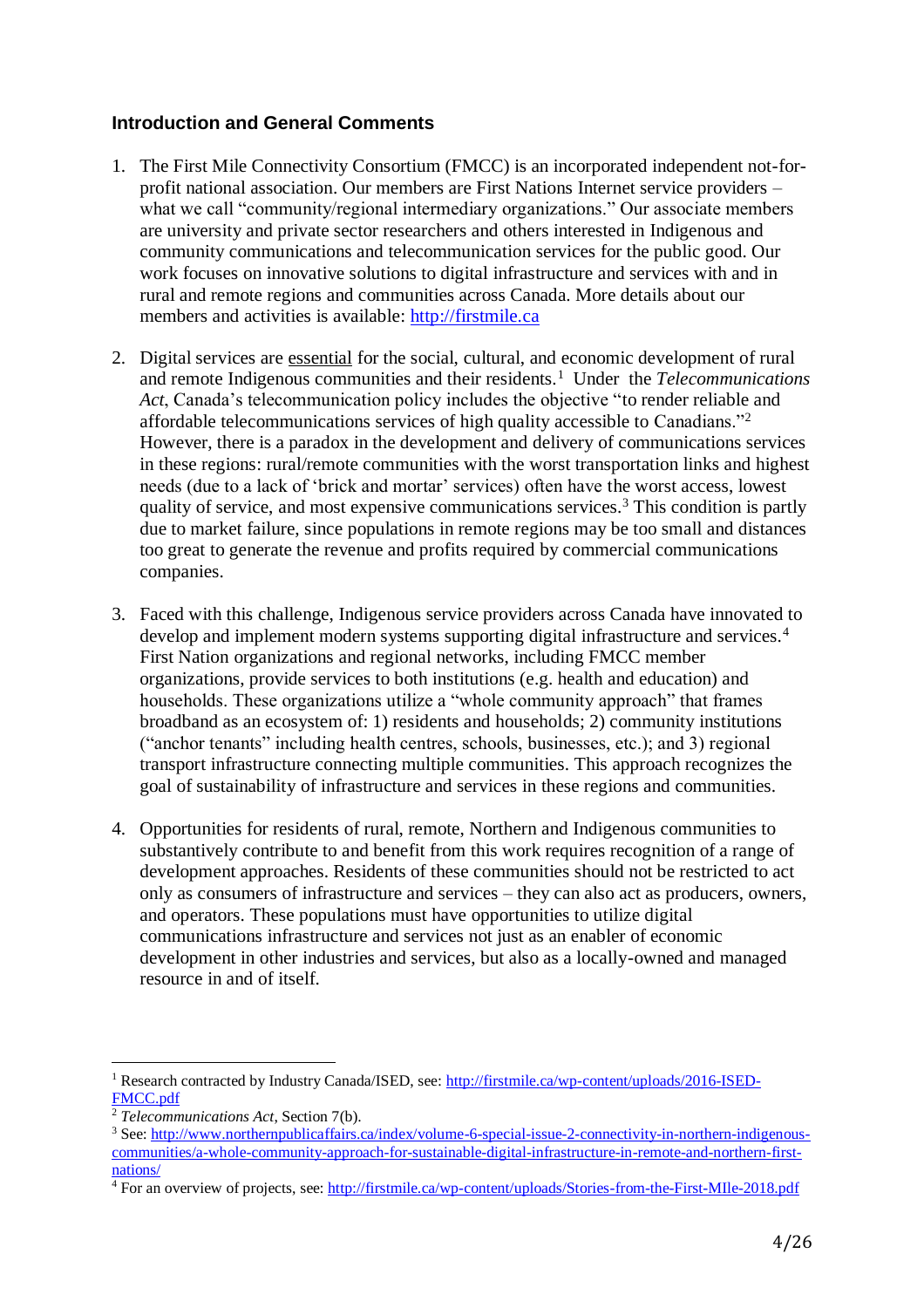- **5.** Also, non-profit and Indigenous organizations exist to serve the needs of their communities. As noted below (para 100) commercial providers may leave governmentfunded projects incomplete, as was the case with Bell Canada in northern Ontario. Indigenous organizations need access to the resources to build and deliver the infrastructure that can provide the required bandwidth and quality of service to their communities.
- 6. We welcome the Commission's increasing recognition of and regulatory support for telecommunications infrastructure and services in rural, remote, Northern and Indigenous regions, including the outcomes of public proceedings in which we participated, particularly CRTC 2015-135 (Review of Basic Telecommunications Services) and CRTC 2017-112 (Development of the Commission's Broadband Funding Regime).
- 7. However, FMCC member organizations and other small service providers continue to face significant barriers to the deployment, operations and sustainability of telecommunications facilities and services in their regions and communities. The Commission needs to recognize the important distinctions between private sector commercial telecom providers, not-for-profit regional organizations, and individual community providers.
- 8. We are concerned that certain aspects of the current draft of the *Application Guide for the Broadband Fund* reflect the interests of well-resourced, urban-based, corporate telecommunications providers and omit some of the unique considerations that apply to non-profit and Indigenous providers.
- 9. For example, we note the significant barriers that FMCC organizations face in attempting to access local Support Structures (e.g. towers, poles, shelters and enclosures) owned and/or managed by incumbent telecommunications companies. We note the challenges of such non-profit organizations in securing credit for their initiatives. We also point out the challenging funding ecosystem for Indigenous broadband that such organizations must navigate – and the need for funds contributed by various government departments and agencies, including the CRTC, to be managed with common criteria and guidelines. To support this task, we propose the establishment of an Indigenous Communications Funding Oversight Council that includes representatives of involved funding agencies and Indigenous stakeholders (see para 30 below).
- 10. The FMCC files these comments on the Commission's *Application Guide for the Broadband Fund* to highlight issues that need to be addressed in the final version of the *Guide*. In particular, we draw attention to aspects of the *Guide* that should better recognize and mitigate the barriers and constraints faced by small, nonprofit and Indigenous providers.

## **Comments on Telecom Notice of Consultation CRTC 2019-45**

11. We agree with the Commission's statement that "the following information may be disclosed in its funding decisions: the funding recipient, the number of households that will be served, the amount of funds awarded, the geographic location of the project, the technology to be implemented, and the selection considerations that supported the selection of the project" (para 13).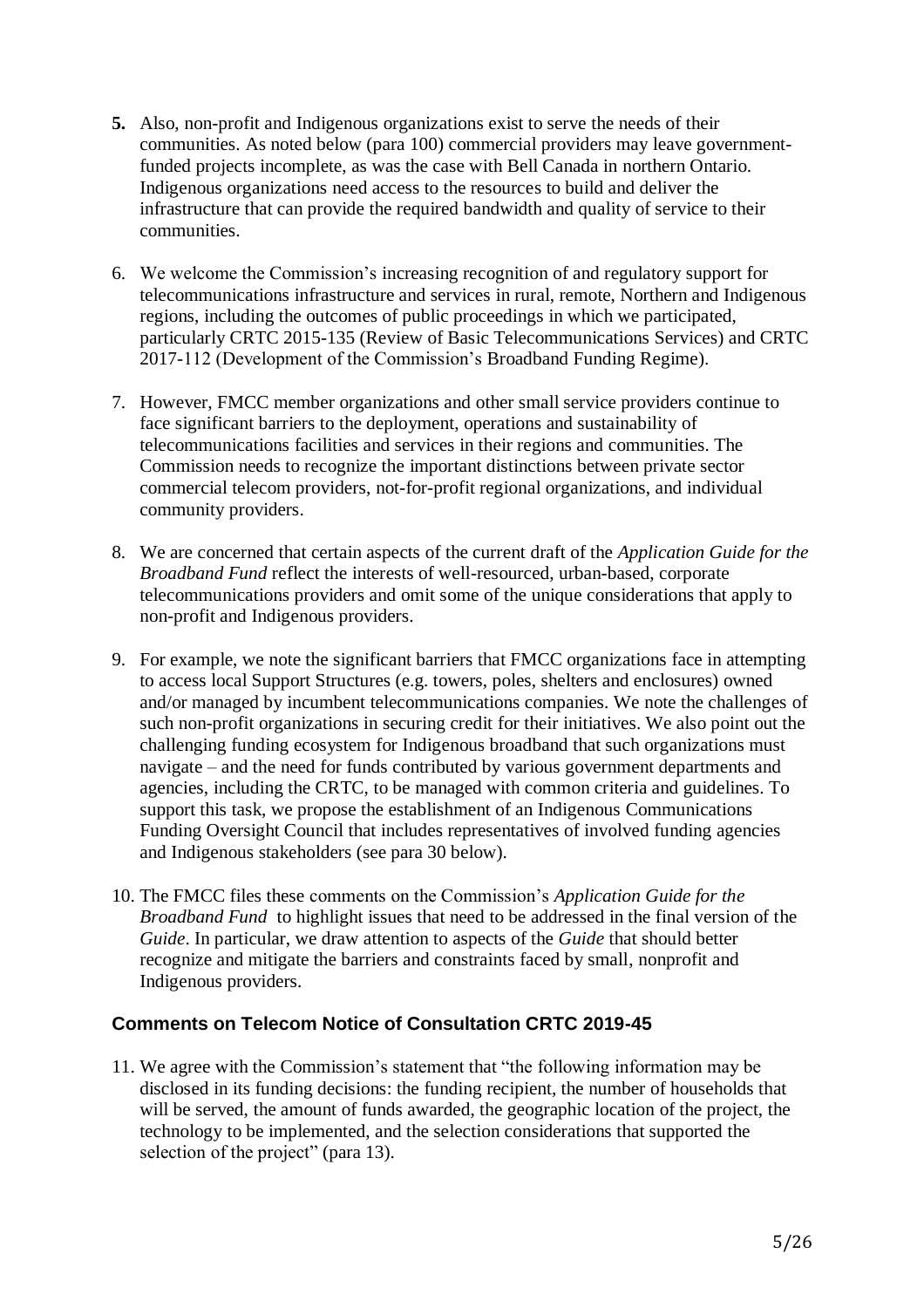- 12. We also concur that the Commission may "disclose information in the application in respect of which confidentiality may have been claimed, to third parties and government bodies, as it deems necessary, in order to verify the information" (para 14).
- 13. We note that the Commission proposes to shorten the time in which applications may be filed to review and rescind, or vary, a funding decision: "the Commission proposes to vary this rule such that applications to review and rescind or vary a funding decision must be filed within 30 days of the date of the funding decision" (para 15).
- **14. We disagree with the proposed revised deadline of 30 days, and submit that the deadline should remain at 90 days**. Indigenous organizations may require more time to get information on the decision to partners, consult with communities, and formulate a response to any issues of concern raised in the funding decision. Consultation with communities, which we regard as fundamental to the development and sustainability of broadband infrastructure and services, is required in the *Application Guide.* Our position is that community consultation must be required to discuss the outcome and next steps concerning a negative funding decision.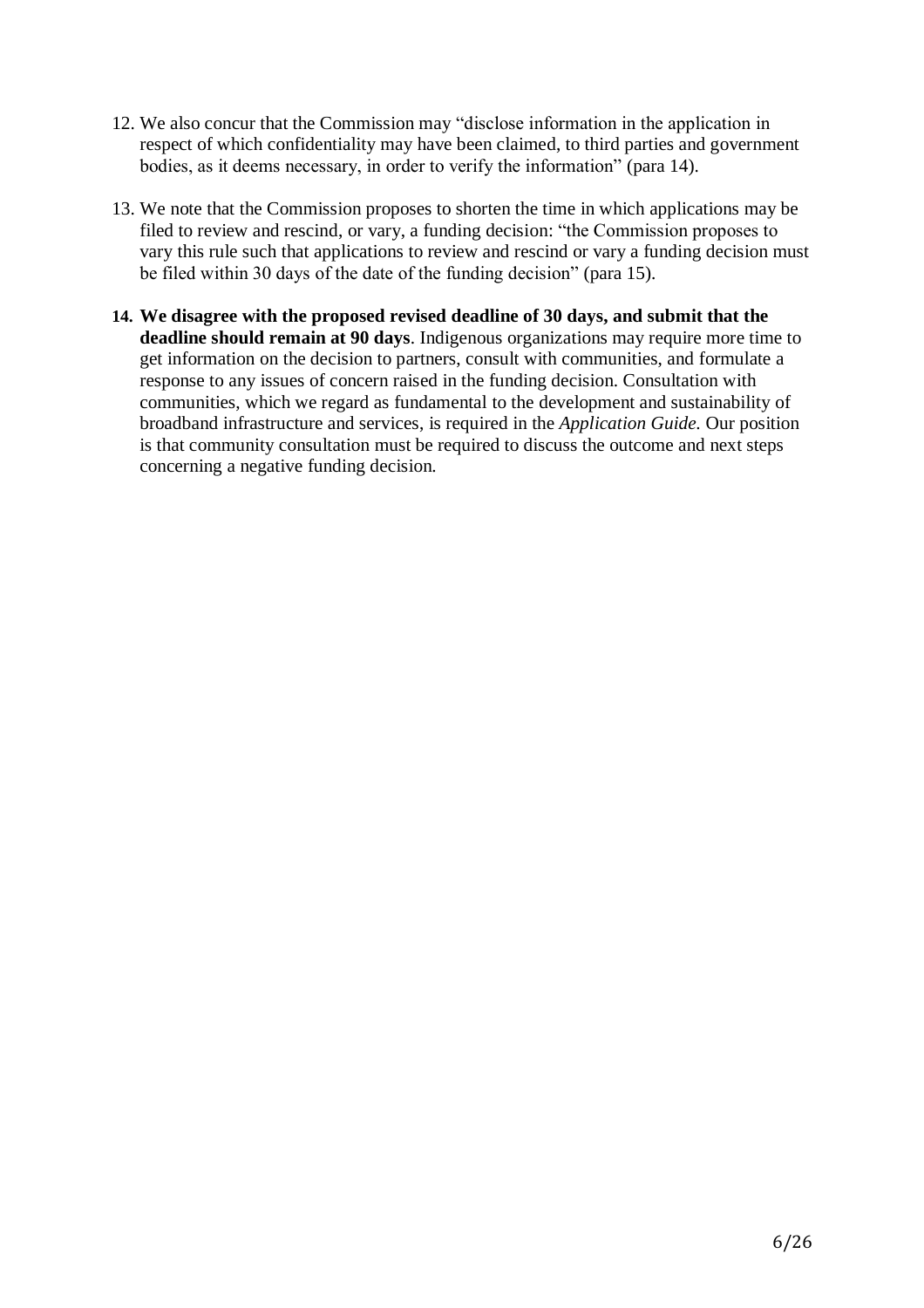## **Comments on Appendix to Telecom Notice of Consultation CRTC 2019-45: Preliminary Application Guide for the Broadband Fund**

#### **Section 4: General Guidelines**

#### Section 4.1 – Who can apply?

15. This section states: "The applicant, or at least one member of a partnership, joint venture, or consortium must have at least three years of experience in deploying and operating broadband infrastructure, and must be eligible to operate as a Canadian carrier." We note that some applicants may have less than 3 years' experience in deploying and operating broadband infrastructure at the time of filing their application. **The requirement should simply be to show that they do have relevant experience, not to specify number of years.**

#### Section 4.2 – Scope of applications

- 16. This Section notes that applicants to the Fund "must invest an amount in their project that is more than a nominal amount given the nature of the project". We raise several points with respect to this requirement, and the definition of investments of "more than a nominal amount":
	- **This requirement should vary depending on the status of an organization**, for example if it is an Indigenous and/or non-profit organization, as opposed to a commercial entity. In the past, ISED and other funders provided exemptions for First Nations projects. For example, ISED's *Connecting Canadians* program's contribution limit is higher for projects that would serve Indigenous communities. According to the program's FAQ website: "The program provided up to 75 percent of eligible project costs, compared to 50 percent for the rural component of the program. In addition, projects that serve Indigenous communities may receive up to 100 percent of eligible costs from federal sources if they are able to obtain complementary funding from other federal departments or agencies".<sup>5</sup>
	- **For Indigenous and/or non-profit organizations, this requirement should include reduced or waived financial contributions and should allow in-kind contributions in lieu of cash contributions.** While "in-kind contributions" are included in *Appendix 1: Definitions*, it is unclear whether they apply here.
	- **For Indigenous and/or non-profit organizations, this requirement should include existing investments made by applicants.** For example, if an applicant has already invested in a feasibility study for a broadband infrastructure project, that expenditure should be included as an eligible contribution.
- 17. We also find the following statement confusing: "… an application cannot be contingent on … (iii) funding from another program to be received in the future." As noted above, an applicant may have applied for funding from another source, and that application may have been approved, but the funding has not yet been received by the applicant. It appears

l

<sup>5</sup> See section titled, "How much funding does the program provide?" here: <https://www.ic.gc.ca/eic/site/028.nsf/eng/50010.html>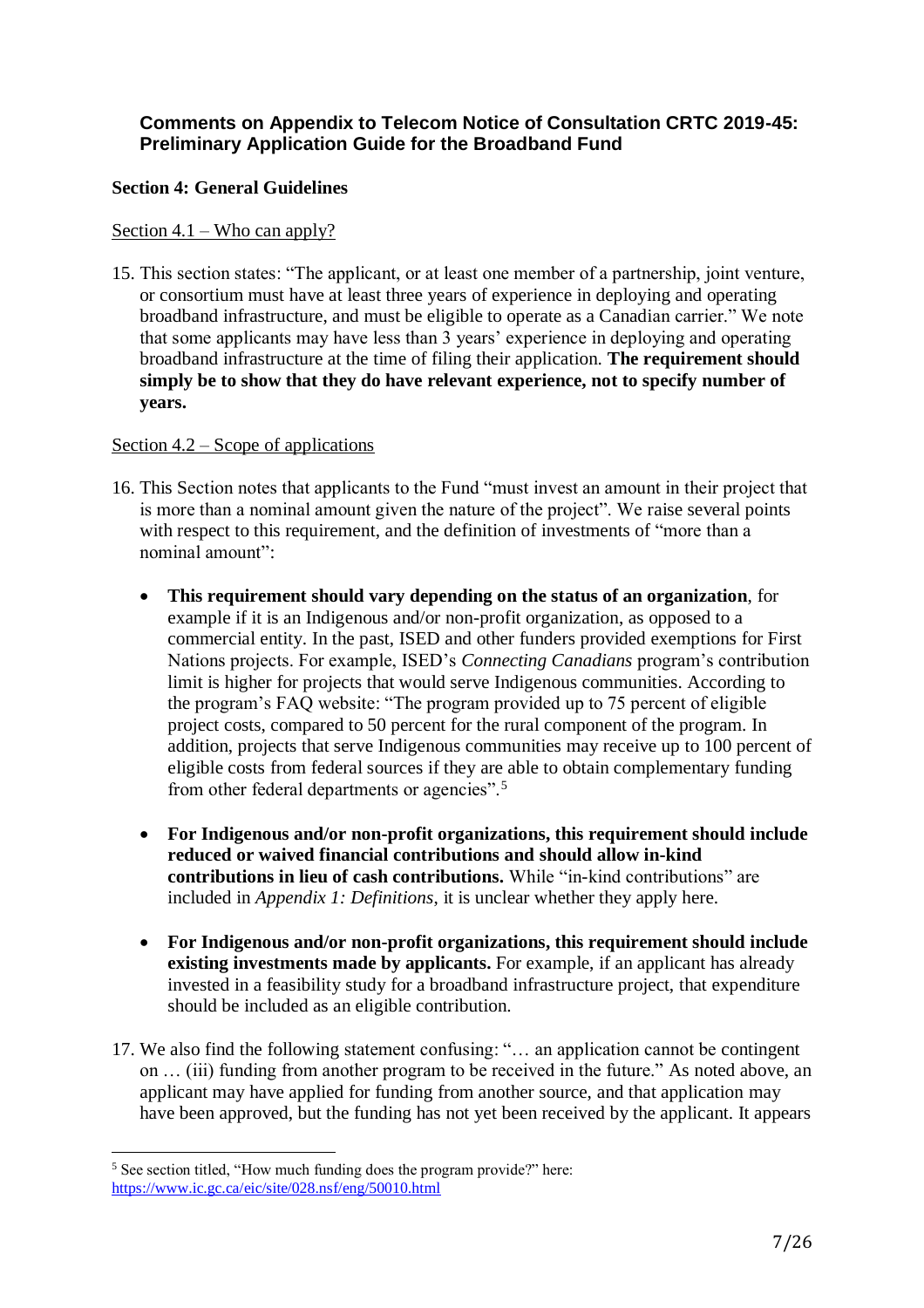under Section 4.6 that funding from other programs is acceptable. This statement needs to be clarified.

#### Section 4.3 – Geographic eligibility

- 18. We note that this Section states that: "the CRTC recently published maps and associated data sets based on 2017 information here: [https://crtc.gc.ca/eng/internet/band.htm"](https://crtc.gc.ca/eng/internet/band.htm). **We reserve the right to correct and/or augment information in these maps and data sets.**
- 19. There is limited reliable, robust connectivity data currently available in many rural and remote regions of Canada. This lack of data hinders attempts to monitor whether progress is being made to deliver improved broadband to these areas. Some Indigenous organizations are collecting their own connectivity data. For example, several FMCC member organizations are currently involved in a project that uses inexpensive (similar to Raspberry Pi) devices to assess internet speeds of participating homes and businesses of First Nations. This project utilizes CIRA's Internet Performance Test to test the speed and quality of internet connections.<sup>6</sup>
- 20. There are problems with existing mapping methodologies for communications facilities. For example, both ISED and the CRTC indicate they will use  $25 \text{ Km}^2$  hexagons to determine areas eligible for infrastructure funding. The CRTC notes: "[A] hexagon will be identified on the Commission's eligibility maps when at least one household is present within its bounds" (para 83). This hexagon monitoring approach is problematic for many First Nations (and other communities), since a single point of connection is interpreted as indicating the availability of services for a whole community. There are many examples of First Nations in Alberta with significant access inequalities inside a community, such as Maskwacis First Nation (e.g. *Broadband Bruce* documentary).<sup>7</sup>
- 21. The *Guide* should include a request that potential applicants bring to the Commission's attention any inaccuracies found by applicants in the CRTC's maps and associated data sets, and the CRTC should make any corrections publicly available for project planning.

#### Section 4.4 – Project costs

 $\overline{a}$ 

- 22. This Section states that: "… only costs that are directly related to the project and its required capacity to provide broadband services in the eligible geographic area(s) will be covered. For example, costs for excess capacity (e.g. excess speeds above the speeds committed to for an access project) that is not required for the project will not be eligible."
- 23. The clause above would inhibit communities from cost-effective strategic planning and may force applicants to make unnecessarily expensive investments in the future. We point out that in order to accommodate future needs such as new and higher speed applications and requirements of high bandwidth users such as anchor institutions, **excess capacity should be included in the project.** Otherwise, providers may need to finance overbuilds or other expensive upgrades to accommodate these requirements in the future.

<sup>6</sup> For more information, see: [https://www.cybera.ca/news-and-events/news/testing-the-gaps-in-first-nations](https://www.cybera.ca/news-and-events/news/testing-the-gaps-in-first-nations-internet-access/)[internet-access/](https://www.cybera.ca/news-and-events/news/testing-the-gaps-in-first-nations-internet-access/)

<sup>7</sup> *Broadband Bruce: Fighting Canada's Digital Divide*, is available for viewing here: <https://www.youtube.com/watch?v=lJUZcMjTOVI&vl=en>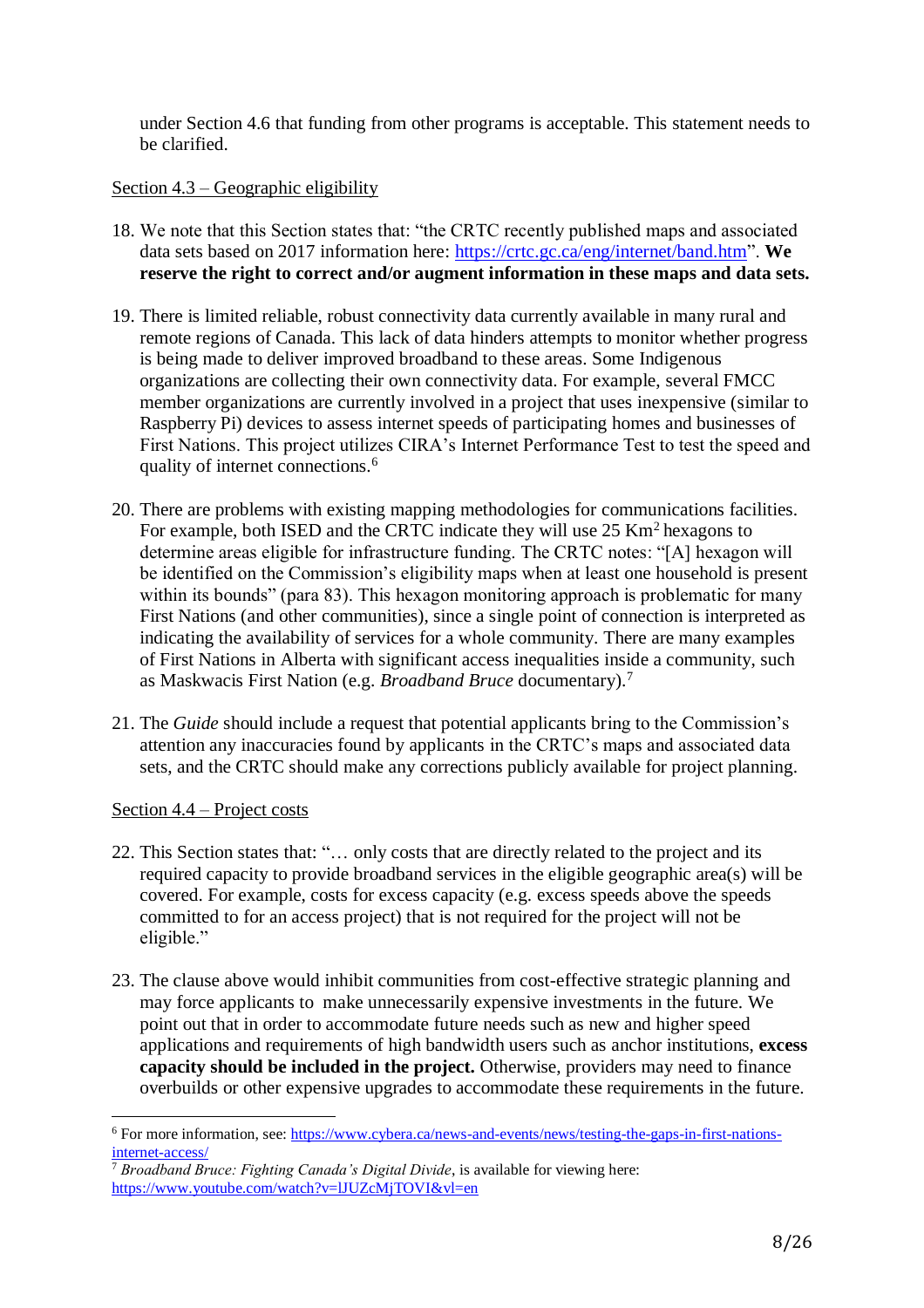24. **Fibre networks should also be designed to include "dark fibre"** that may be activated in the future.

#### Section 4.6 – Coordination of funding with governments and sharing of information

- 25. This Section notes that "the CRTC will consider a project to be of higher quality based on a greater level of funding received from sources other than the Broadband Fund [e.g. government funding]."
- 26. **For Indigenous providers, such funding should include funding from existing broadband infrastructure and connectivity programs.** Several federal departments and agencies already provide funding for Indigenous telecommunications services, including INAC (Indigenous and Northern Affairs Canada) and FNIHB (First Nations and Inuit Health Branch), to be merged into ISC (Indigenous Services Canada). These government agencies play important roles in funding Indigenous broadband infrastructure and services. We note that while helpful, these programs utilize varying criteria, deadlines, and types and levels of support. We propose a unified approach to federal funding of facilities and services for Indigenous communities.
- 27. **Funds contributed by the various agencies, including the CRTC, should be managed with common criteria and guidelines. To support this task, we propose the establishment of an Indigenous communications funding oversight council that includes representatives of involved funding agencies and Indigenous stakeholders.** Such a council could communicate the range of existing funding programs and projects already in place, so that projects supported by the Broadband Fund could harmonize with them.
- 28. We note that in this Section, the *Guide* states that: "Applicants must provide information on all other confirmed sources of funding for the project and must indicate whether they have applied for other sources of funding for which decisions might not yet have been issued."
- 29. Timing of funding decisions also varies across agencies. With respect to funding for broadband infrastructure, we request clarification of whether existing proposals that are currently under consideration with government programs can be noted as forthcoming contributions in applications to the Broadband Fund. For example, FMCC member organizations have a number of projects that are waiting for funding approval.
- 30. Also, see above for our comments on Section 4.2, which states that: "an application cannot be contingent on … (iii) funding from another program to be received in the future". **These items need to be clarified to provide guidance to applicants.**

## **Section 5: Project Types**

Section 5.2 – Access projects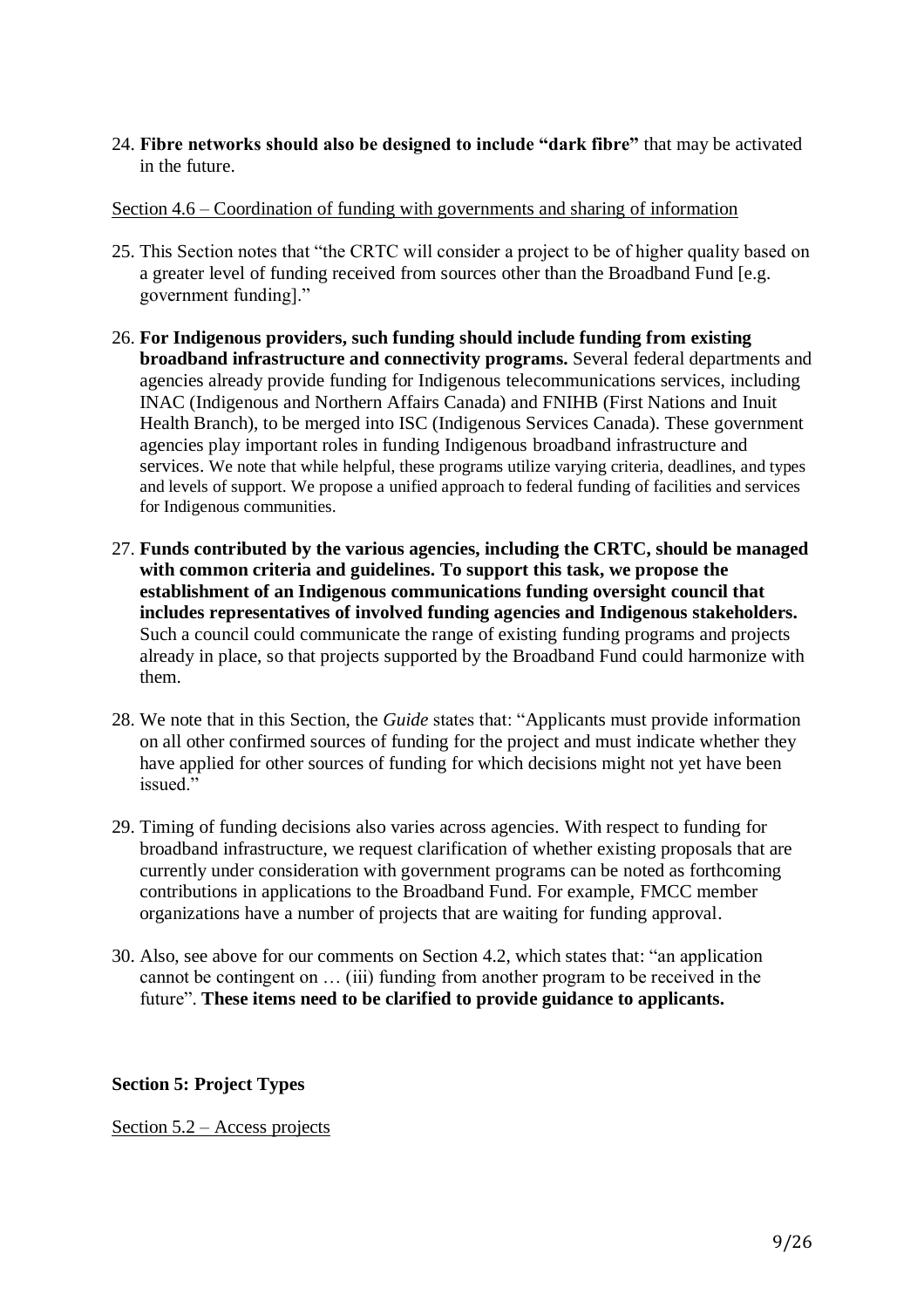**31.** This section refers to: "all the equipment and material required to connect communities to the nearest PoP". **This necessarily includes access to the support structures required to deploy local access infrastructure, for example utility poles, towers, and other colocation support structures.** See our comments on these support structures under "Eligible Costs" below (paras 107-124).

## **Section 6: Eligibility**

#### Section 6.1.1(d) – Eligibility criteria for applicants – Broadband infrastructure experience

32. This Section notes that applicants must have a minimum of three years' experience in deploying and operating broadband infrastructure in Canada. As we note above (para 16), some applicants may have less than 3 years' experience in deploying and operating broadband infrastructure at the time of filing their application. The requirement should simply be to show that they do have relevant experience.

Section  $6.1.1(e)$  – Eligibility criteria for applicants – Defined roles and responsibilities

33. This Section indicates that applicants must identify which entity will:

- retain ownership of the network assets;
- be responsible for building the network; and
- be responsible for the network's operation.
- 34. We welcome this clear division of roles and responsibilities of project applications. We note that this is important information not only for the Commission, but also for affected communities, because it will help communities make informed decisions with respect to the immediate and long-term impacts of projects.
- 35. Therefore, this information should be made available in a clear and informative manner as a requirement of community engagement. **This information, including a clear and plain language definition and explanation, should be included in the proposed** '**Broadband Fund Overview Document (FAQ for Community Engagement)'** so that community representatives are informed of consultation requirements and the information they are entitled to from any entities applying to the Fund. (See discussion of this Document in para 40).

#### Section 6.1.2(b) – Eligibility criteria – Applicant investment

36. This Section refers to applicants investing "more than a nominal amount". Please refer to our discussion of this issue in para 15 above.

#### Section  $6.1.2(c)$  – Eligibility criteria – Community consultation

37. We agree with the Community consultation requirements noted in the *Broadband Fund Guide*. This reflects the recognition of the House of Commons Standing Committee's *Report on Broadband Connectivity in Rural Canada* that community engagement is a key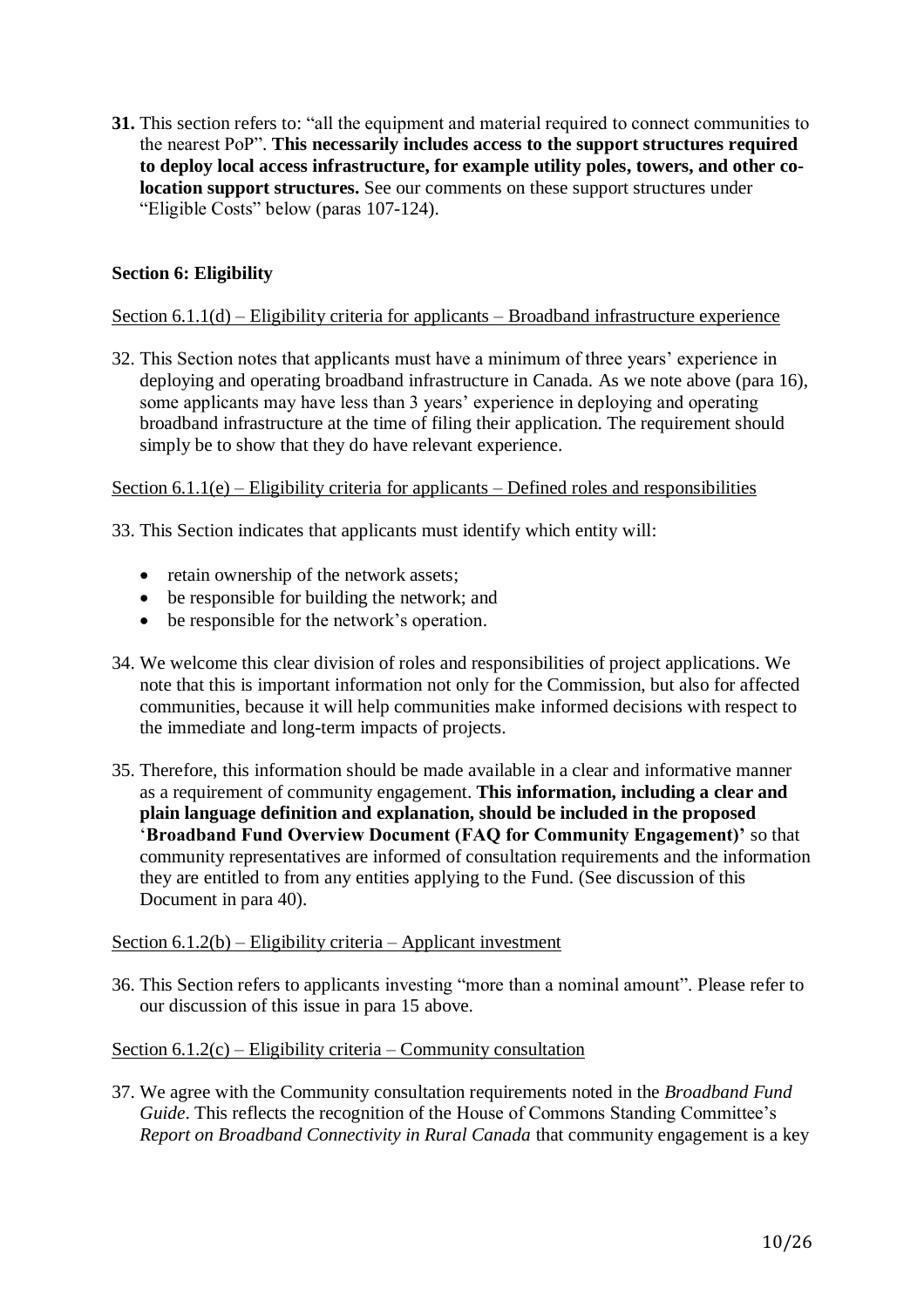component of broadband development policy.<sup>8</sup> **However, we have concerns with respect to the specific language about Community Consultation in this section.** We also note a seemingly broad definition of parties to consultation, which includes: "individuals, elected officials, community associations, or other representative bodies."

- 38. First, this section states "… an applicant must provide evidence that it has consulted, or **attempted to consult**, with communities affected by the proposed project, either directly or through community representatives at the provincial, territorial, and/or municipal level, or in the case of Indigenous communities, at the band council or Indigenous government level". **The Commission should delete the phrase: "attempted to consult"**. Applicants must show that they have consulted. It is not sufficient to state that applicants attempted to consult. They must provide evidence that they have consulted with communities and provided clear information about proposed projects. This should also include their responses to any issues raised by the communities.
- 39. The Section further states: "…this eligibility criterion focuses on demonstrating that consultations have been undertaken **or attempted**". For similar reasons, the Commission should **delete** the phrase: **"or attempted".**
- 40. The Section also notes: "…the quality and outcome of the consultations and the involvement of the community will also be considered as part of the CRTC's assessment." **We support this requirement, but believe that the Commission should include examples of specific criteria and evidence to define "the quality and outcome of the consultations and the involvement of the community**." Such approaches to consultation benefit both communities and service providers, through the exchange of information regarding development and ongoing sustainability of telecommunications infrastructure and services, particularly in rural, remote, Northern and Indigenous regions.
- 41. Despite requirements for community consultation, we are concerned that the *Guide* is focused on providing information to applicants rather than to the communities that will be impacted by funding projects. We also raise concerns about a lack of clarity about the information that applications are providing to the parties in the consultation, such as specific information to be provided, potential benefits, costs and impacts, to communities, and any requested contributions by communities (access to existing infrastructure and facilities, etc.) Also, communities must receive information on how they can hold applicants to account, concerning agreements and/or promises made during the consultation process.
- 42. **Therefore, we propose that the Commission prepare (or review and approve) a Broadband Fund Overview Document (FAQ for Community Engagement).** This document should be distributed by applicants to communities at least three (3) weeks prior to any planned community engagement activities. The information contained in this Document should clearly outline the following points:
	- Summary of the proposed project and its impact on the community.
	- Adequate notice of the consultation, including a clear timeline for the consultation process, the date the consultation will begin (at least three weeks after the

 $\overline{a}$ 

<sup>8</sup> See:<https://www.ourcommons.ca/Committees/en/INDU/StudyActivity?studyActivityId=9604427>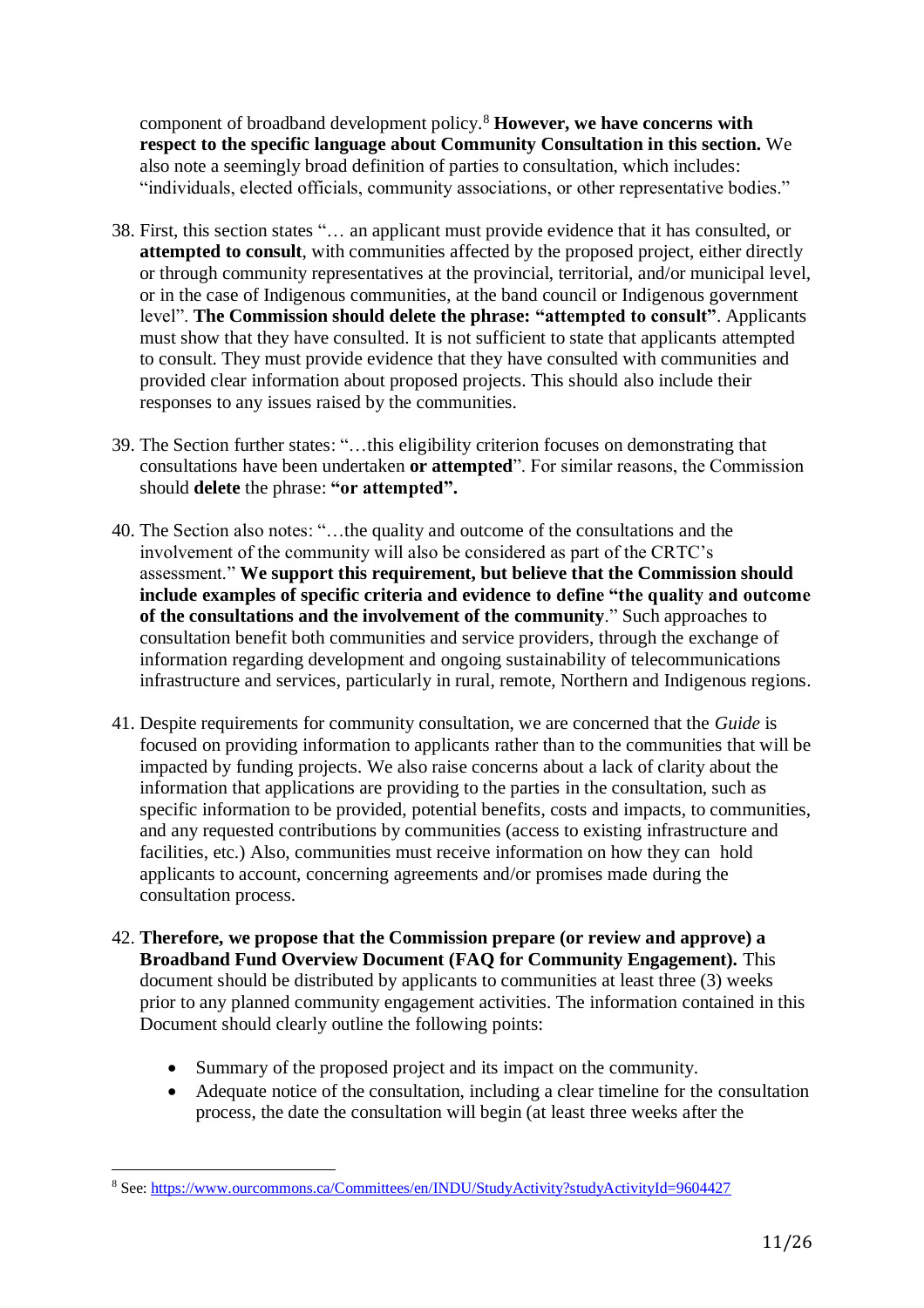applicants' Overview Document is submitted to the community), and when the consultation period is expected to end.

- Information that a community representative should be aware of during consultation with fund applicants.
- A set of questions that applicants must address in their consultations with communities.
- Reference to consultation requirements of the Fund, including Aboriginal and treaty rights.
- Terms and conditions of any proposed partnership, joint venture or consortium involving the community. This includes identifying which entity will: retain ownership of the network assets; be responsible for building the network; and be responsible for the network's operation. We note that the defined list of roles and responsibilities noted above in our discussion in paras 31-33 will be useful to parties to community engagement.
- Contact information that the community can use to request more details.
- 43. We also note that community consultation may take place: before, during and after an application is made to the Broadband Fund. Community engagement must not be treated as an early-stage opportunity for communities to comment on decisions, but rather an ongoing relationship between equal stakeholders. (Also see our comment in para 13 that the Commission should not shorten the time in which applications may be filed to review and rescind, or vary, a funding decision to allow time for community consultation, as well as other reviews.)
- 44. We note that consultations regarding Aboriginal and treaty rights should include discussions about the right of applicants to access and build on traditional lands and/or Indigenous territories. The Government of Canada uses the following definition of consultation, as outlined in "Guiding Principle No. 4" in *Aboriginal Consultation and Accommodation - Updated Guidelines for Federal Officials to Fulfill the Duty to Consult* (March 2011):

"Consultation and accommodation will be carried out in a manner that seeks to balance Aboriginal interests with other societal interests, relationships and positive outcomes for all partners. A meaningful consultation process is one which is:

- carried out in a timely, efficient and responsive manner;
- transparent and predictable;

 $\overline{a}$ 

- accessible, reasonable, flexible and fair:
- founded in the principles of good faith, respect and reciprocal responsibility;
- respectful of the uniqueness of First Nation, Métis and Inuit communities; and,
- includes accommodation (e.g. changing of timelines, project parameters), where appropriate."<sup>9</sup>
- 45. We believe that this language should also be included in the *Broadband Fund Guide*.
- 46. Applicants to the Broadband Fund must also recognize the articles in the *United Nations Declaration on the Rights of Indigenous People* (UNDRIP) and the calls to action issued by the Truth and Reconciliation Commission of Canada (TRC). Concerning

<sup>9</sup> See:<https://www.aadnc-aandc.gc.ca/eng/1100100014664/1100100014675>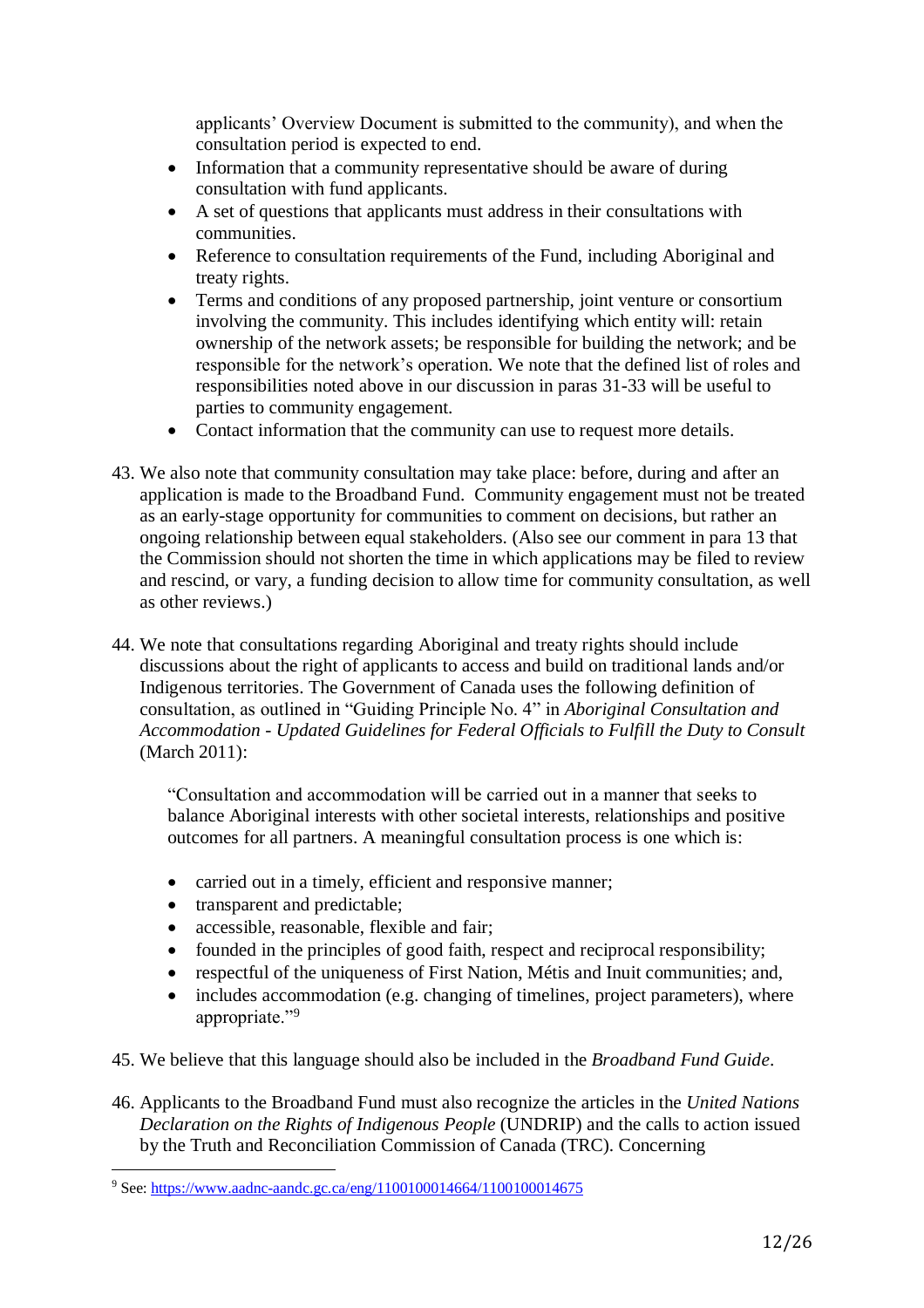telecommunications, we highlight in particular TRC Call to Action #92, on "Business and Reconciliation":

> "92. We call upon the corporate sector in Canada to adopt the United Nations Declaration on the Rights of Indigenous Peoples as a reconciliation framework and to apply its principles, norms, and standards to corporate policy and core operational activities involving Indigenous peoples and their lands and resources. This would include, but not be limited to, the following:

i. Commit to **meaningful consultation**, building respectful relationships, and obtaining the free, prior, and informed consent of Indigenous peoples before proceeding with economic development projects.

ii. Ensure that Aboriginal peoples have **equitable access to jobs, training, and education opportunities** in the corporate sector, and that Aboriginal communities **gain long-term sustainable benefits** from economic development projects (**emphasis added**).<sup>10</sup>

- 47. We note that the *Minister of Innovation, Science and Economic Development Mandate Letter* (November 12, 2015) also states the importance of generating economic development and jobs for Indigenous peoples. One of the top priorities in the *Mandate Letter* is to: "Work with the Minister of Indigenous and Northern Affairs and the Minister of Employment, Workforce Development and Labour to promote economic development and create jobs for Indigenous Peoples."<sup>11</sup>
- **48.** We are pleased to see recognition of Indigenous communities in the *Broadband Fund Guide*. We stress the importance of recognizing Indigenous lands and jurisdiction, and Aboriginal and Treaty Rights, in the application and consultation process associated with the Broadband Fund. We support the CRTC's statements in 2018-377 that "The Commission may give special consideration to proposed projects that would serve Indigenous communities". We also support the CRTC's statements in 2018-377 that it "expects applicants to identify any established or asserted Aboriginal or treaty rights that might be affected by the proposed project and to commit to undertaking any further consultations that may be necessary" (paras 219-224). **This language should apply to all applicants for projects that involve providing services on Indigenous lands.**
- 49. First Nations hold jurisdiction over rights-of-way in their territories; they are not municipal governments. Assets such as rights-of-way are the responsibility of and governed by the Nation and therefore must be recognized as such. Specific language concerning Indigenous land and treaty rights and procedures to be used in obtaining access to land and rights-of-way should be included in the *Broadband Fund Guide*.
- 50. Section 43/(3) of the *Telecommunications Act* states: "No Canadian carrier or distribution undertaking shall construct a transmission line on, over, under or along a highway or other public place without the consent of the municipality or other public authority having jurisdiction over the highway or other public place." We note that public authorities

l

<sup>&</sup>lt;sup>10</sup> See[: http://www.trc.ca/websites/trcinstitution/File/2015/Findings/Calls\\_to\\_Action\\_English2.pdf,](http://www.trc.ca/websites/trcinstitution/File/2015/Findings/Calls_to_Action_English2.pdf) p.9.

<sup>11</sup> See[: https://pm.gc.ca/eng/minister-innovation-science-and-economic-development-mandate-letter](https://pm.gc.ca/eng/minister-innovation-science-and-economic-development-mandate-letter)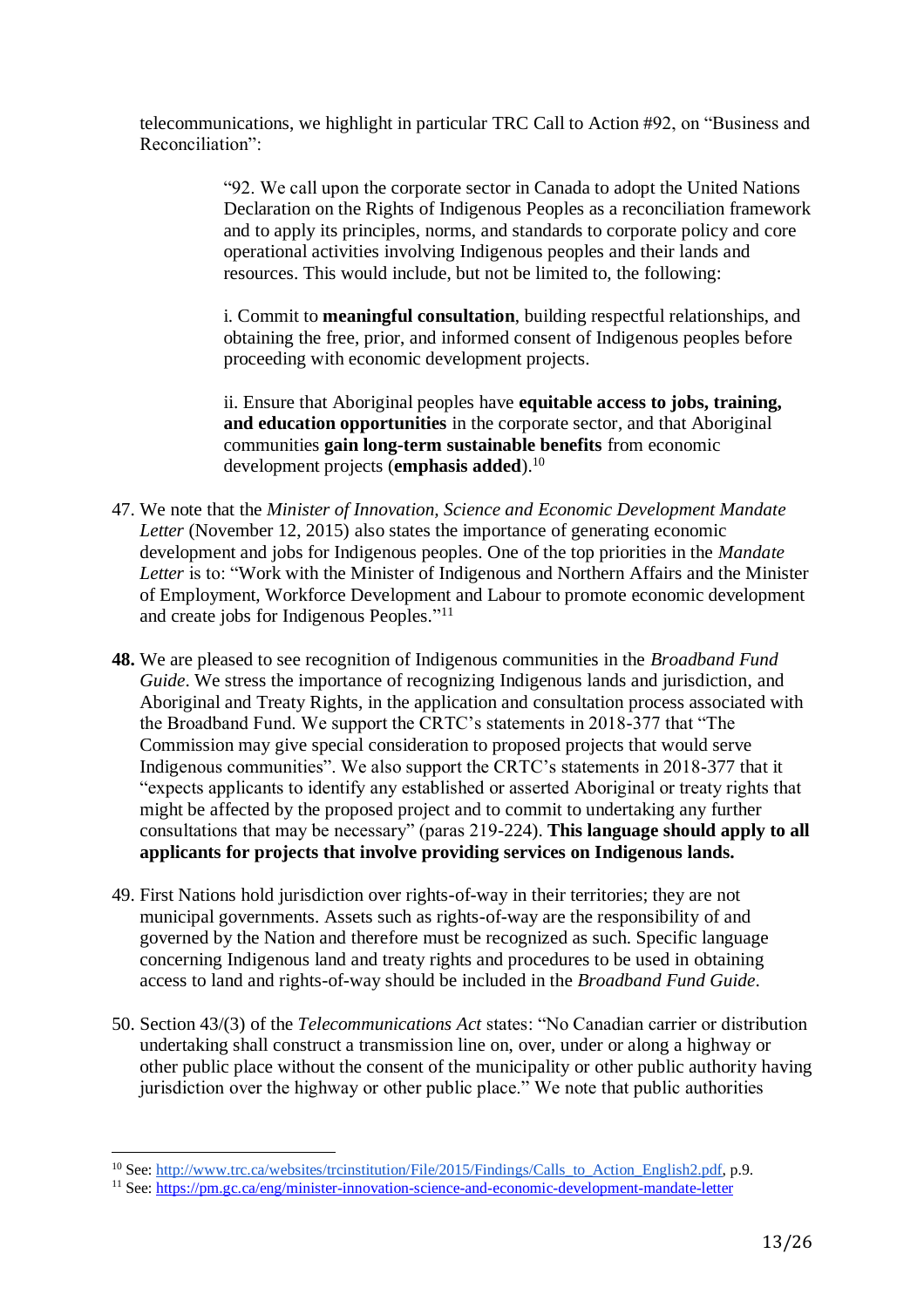include Tribal Council, Band Councils, and other Indigenous governments, and that specific language referring to them should be included in the *Broadband Fund Guide*.

51. In general, principles of **meaningful consultation** and **informed consent** of Indigenous communities must guide applications to the Broadband Fund, and we believe that this language should be incorporated in the *Guide*.

Section 6.1.3(c) – Transport project eligibility criteria – Open access

- 52. We support the inclusion in the *Guide* of open access requirements in both wholesale and retail contexts. **We stress that a clear understanding of Open Access is an important part of ensuring competition, innovation and affordability, and should be clearly defined in the** *Broadband Fund Guide* **for both applicants and the community representatives that they are consulting with.** In existing documents by ISED and the CRTC, the definition of this concept is somewhat unclear. For example:
	- Open access (wholesale): "applicants will not be required to commit to any additional wholesale open access obligations other than existing regulatory obligations, such as wholesale high-speed access services, with respect to the [local] access portion of a proposed project" (Telecom Regulatory Policy CRTC 2018-377, para 193).
	- Open access (retail): "applicants should be required to commit to offering retail open access to transport infrastructure… [T]o be eligible for funding…an applicant that proposes a project to build or upgrade transport infrastructure must commit to providing retail open access to that infrastructure" (Telecom Regulatory Policy CRTC 2018-377, para 203).
- 53. **Pricing guidelines should be included in the** *Guide***.** There are examples of transport infrastructure in remote regions that is ostensibly open access but where the pricing by the carrier effectively excludes use by any other provider. For example, in response to Northwestel's request to the CRTC for forbearance from the regulation of the Wholesale Connect Service in communities served by the Mackenzie Valley Fibre Link. FMCC noted its concerns that lack of pricing regulation could limit the accessibility and affordability of such wholesale bandwidth services for communities and communitybased ISPs operating in the Mackenzie Valley over the long term.<sup>12</sup> In *Telecom Decision*  2017-300, the CRTC denied Northwestel's request.<sup>13</sup>

## Section 6.1.3(e) – Access project eligibility criteria – Minimum service speeds

54. This Section notes that: "The minimum speed requirements for projects to be considered for funding under the CRTC's Broadband Fund are 25 Mbps download and 5 Mbps upload. For projects that do not commit to meeting the 50/10 Mbps aspirational targets upon completion, the CRTC will evaluate, in the assessment stage, the scalability of the project proposal to upgrade access capacity to meet the aspirational speed targets within five years of the project completion date."

l

<sup>&</sup>lt;sup>12</sup> See[: http://firstmile.ca/wp-content/uploads/FMCC-CRTC-NWTel-Forbearance-Letter-Mar9.pdf](http://firstmile.ca/wp-content/uploads/FMCC-CRTC-NWTel-Forbearance-Letter-Mar9.pdf)

<sup>&</sup>lt;sup>13</sup> See[: https://crtc.gc.ca/eng/archive/2017/2017-300.pdf](https://crtc.gc.ca/eng/archive/2017/2017-300.pdf)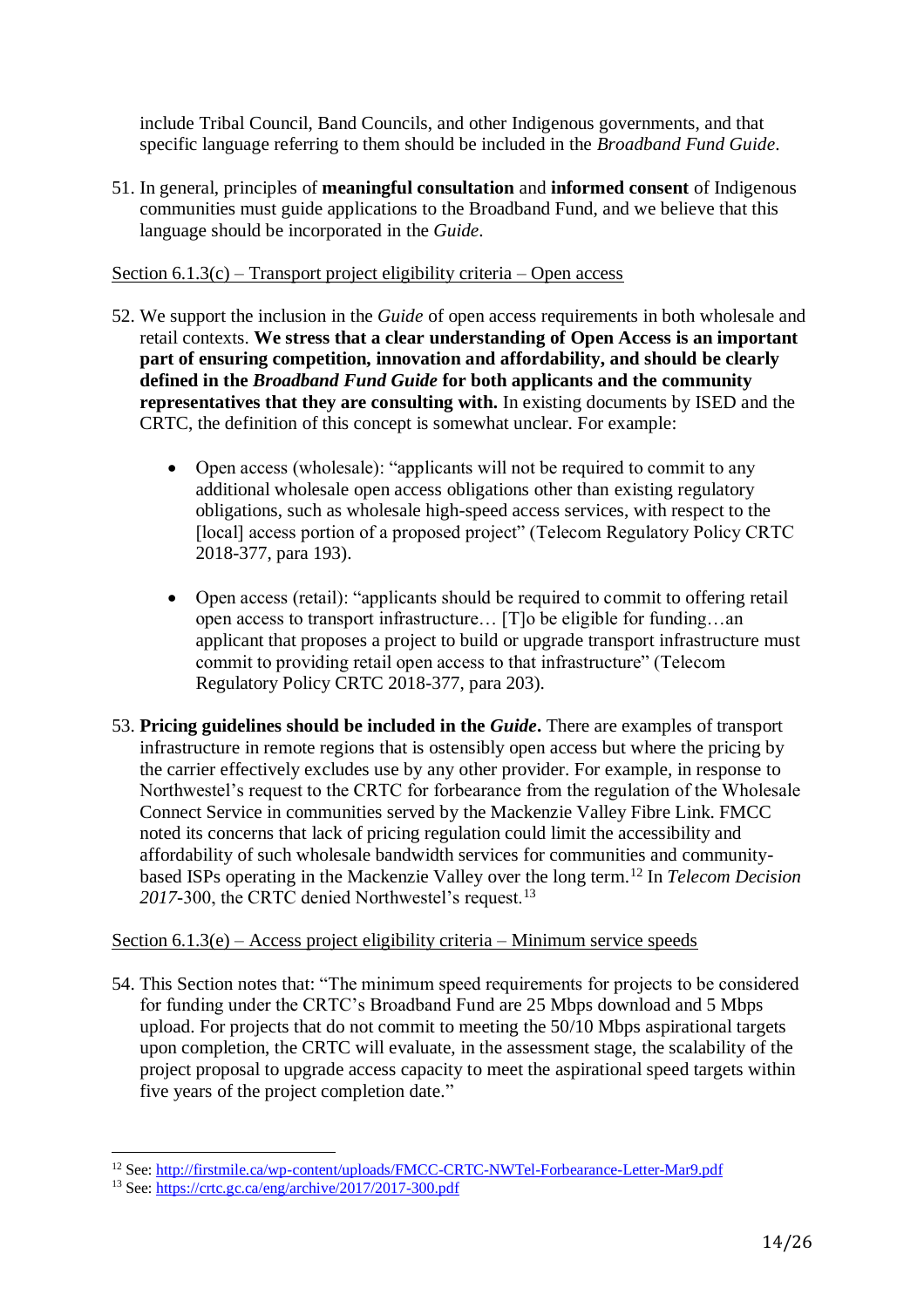- 55. **We believe that the 50/10 criteria should be required for access projects**, in line with the CRTC's targets as specified in CRTC Telecom Regulatory Policy CRTC 2016-496. Otherwise, applicants should be **required to guarantee** that they will upgrade to 50/10 within 5 years of project completion, and to state how they will achieve this goal (in terms of technical and business plans).
- 56. We also note that the CRTC's criteria could result in project communities not receiving 50/10 service until at least **8 years** from now (allowing for project planning and construction time plus 5 years) – so at least until the year 2027.

Section  $6.1.3(f)$  – Access project eligibility criteria – Pricing and affordability

- 57. This Section notes that: "These packages must include rates that are identical to or lower than those offered by a facilities-based service provider in one of the major urban centres or communities listed in Appendix 3, in the project's province or territory for reasonably comparable speed and capacity packages."
- 58. **We note that provinces include remote regions similar to those in the Territories. We therefore believe that additional cities in the provinces should be included for comparability for projects proposed for remote regions of the provinces.** For example, for remote projects in BC, include Prince George and Fort St. John. For remote regions in Ontario, include Thunder Bay and Sudbury.
- 59. **Conversely, we note that in the Territories, the "major urban centres" particularly Iqaluit, have prices significantly higher than those in major urban centres in the provinces. Using these benchmarks will result in a permanent broadband affordability divide.** Applicants for Nunavut, for example, should use benchmarks required for Labrador or Nunavik in northern Quebec.

Section 6.1.3(h) – Mobile wireless project eligibility criteria – Pricing and affordability

- 60. Please see our comments for 6.1.3(f) above that should also apply to wireless projects.
- 61. **With respect to mobile wireless projects, we note that spectrum access and licensing rules must support small and non-profit community and Indigenous providers.** We agree with recent ISED and CRTC decisions and policies that support small ISPs and community initiatives. Effective spectrum management and regulation should support small and non-profit community operators and not only incumbents and other large providers.<sup>14</sup> We recognize that spectrum management and allocations are the responsibility of ISED, but note the constraints faced by small and Indigenous providers who want to access spectrum.
- 62. We note that some Indigenous organizations have utilized spectrum, where available, to provide mobile services to their populations. For example, see K-Net Mobile in

 $\overline{\phantom{a}}$ 

<sup>14</sup> Organizations including the International Telecommunications Union (ITU) Development Bureau have recommended that administrations consider mechanisms to facilitate the development of broadband services in rural and remote areas by small and non-profit community operations. Recommendation ITU-D 19. WTDC 2017 report.

[https://www.itu.int/en/ITUD/Conferences/WTDC/WTDC17/Documents/WTDC17\\_final\\_report\\_en.pdf](https://www.itu.int/en/ITUD/Conferences/WTDC/WTDC17/Documents/WTDC17_final_report_en.pdf)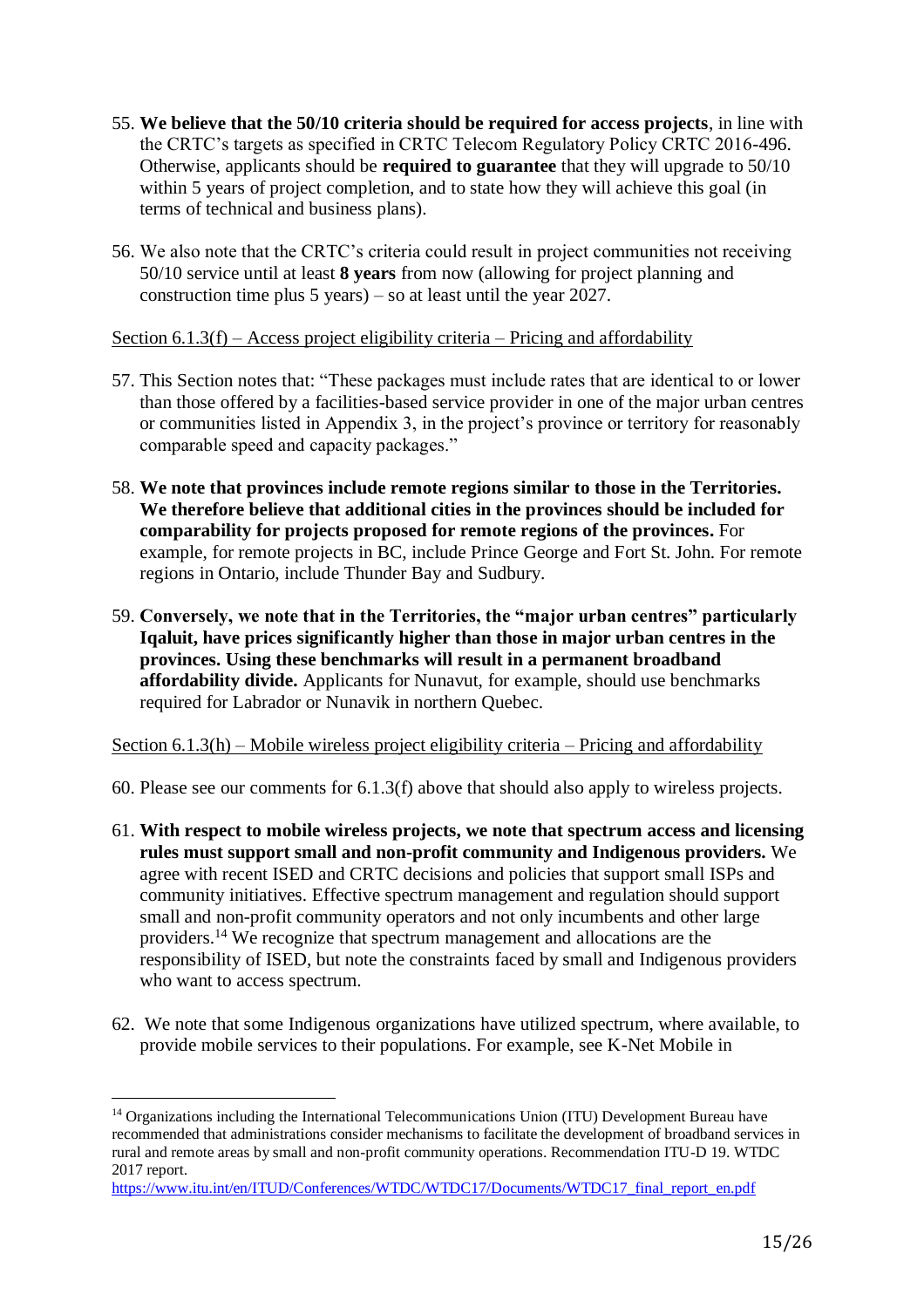Northwest Ontario.<sup>15</sup> However, existing spectrum licensing policies limit Indigenous activity in providing wireless services.

63. The Fall 2018 report of the Auditor General of Canada highlighted significant shortcomings in the existing spectrum management regime. As noted in that report:

"[S]mall Internet providers did not have sufficient access to high-quality spectrum to support broadband deployment in rural and remote areas. The Department [ISED] auctioned spectrum licenses for geographic areas that were too large for smaller service providers to submit bids for. Also, the secondary market for unused spectrum did not function well, partly because licensees had little business incentive to make unused spectrum available for subordinate licensing"  $(p, 4)$ .<sup>16</sup>

- 64. Given these concerns, there must be an examination of the classification of service tiers. In a previous response to Industry Canada spectrum consultation (SLPB-004-14), the FMCC commented on service tiers and minimum bids. We expressed our concerns with the geographic and population metrics used to determine existing tiers and corresponding licenses, and also noted that the expense of some proposed minimum bids are a challenge for independent, non-profit cellular providers serving rural, remote and Northern communities. We raised concerns that these high costs restrict the ability of these organizations to expand or establish their operations.
- 65. Specifically, we provided an example from the areas covered in Tier 2-09. In its sparselypopulated northern section, most communities are fly-in First Nations that are serviced by one of our members, an Indigenous provider called K-Mobile. As is clear from Map 1, KMobile's service area focuses only on the northern regions of Tier 2-09. It does not include the more densely-populated and accessible southern regions of the Tier.

## **Map 1: K-Mobile Service Area: Remote Northern Ontario**

l

<sup>15</sup> See[: http://mobile.knet.ca/](http://mobile.knet.ca/)

<sup>&</sup>lt;sup>16</sup> See: http://www.oag-byg.gc.ca/internet/English/parl\_oag\_201811\_01\_e\_43199.html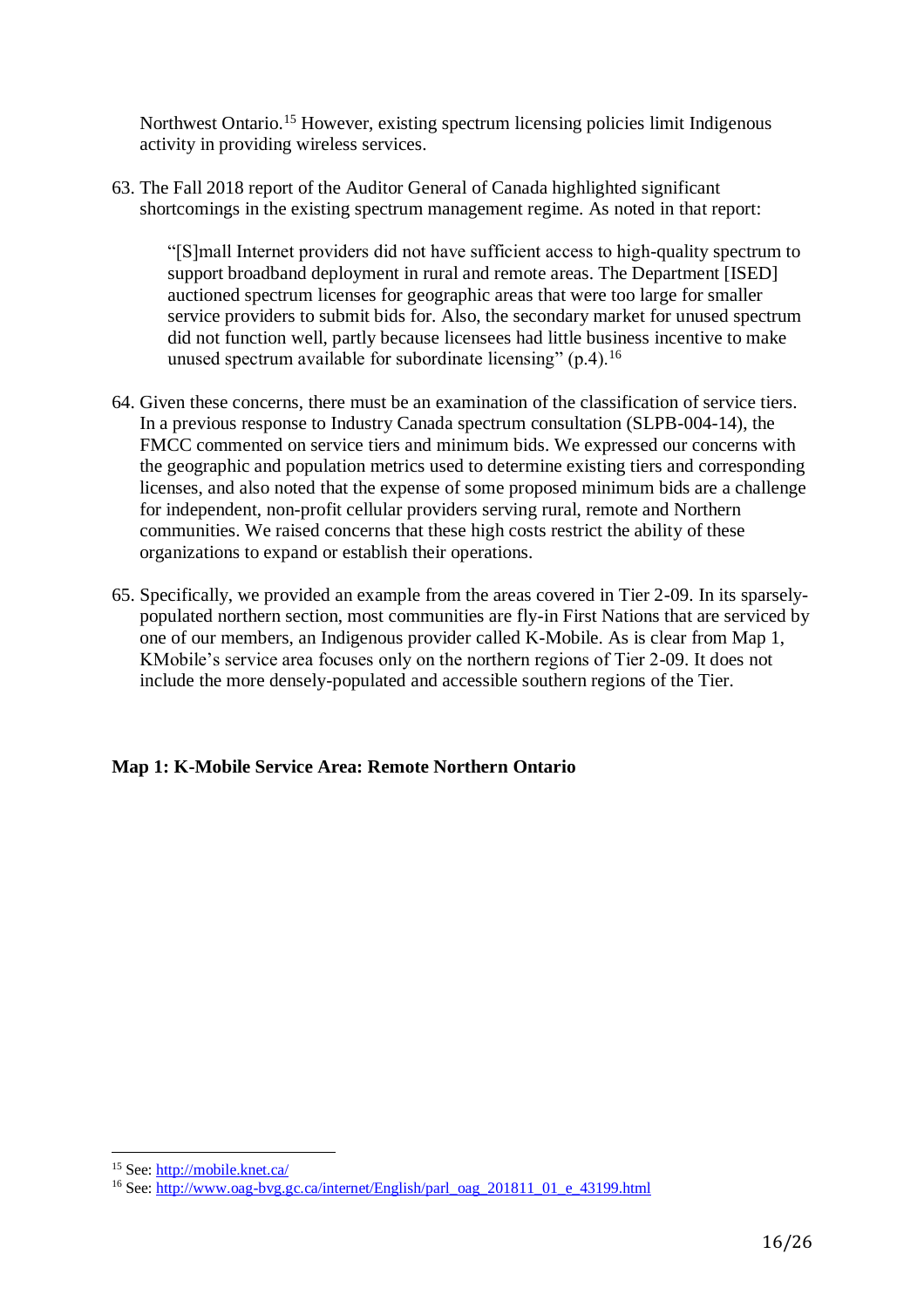

Source:<http://mobile.knet.ca/coveragearea>

66. We present this example to highlight how the existing composition of service tiers and corresponding spectrum licenses can restrict the ongoing development of infrastructure and services in expensive-to-service regions. Alternatively constructed service tiers might reflect different regional characteristics/population sizes/opening bids in ways that can support community-based service providers like K-Mobile as "operating new entrants" serving very remote communities. Therefore, the Broadband Fund should recognize the need to ensure a more inclusive approach to the distribution of spectrum licenses that reflects the diversity of providers.

# Section 6.1.3(l) – Satellite-dependent community project eligibility criteria – Affordability

- 67. This Section notes: "Eligible projects must offer competitive retail pricing. Applicants must commit to offering packages at prices that are the same as or lower than those offered in Iqaluit, Nunavut, for reasonably comparable speeds and capacity."
- 68. Please see our comments for Section **6.1.3(f)** above. **Iqaluit has prices significantly higher than those in major urban centres in the provinces. Using these benchmarks will result in a permanent broadband affordability divide. Applicants for Nunavut should use benchmarks required for Labrador or Nunavik in northern Quebec.**

Section  $6.2.1(b)$  – Assessment criteria – Financial viability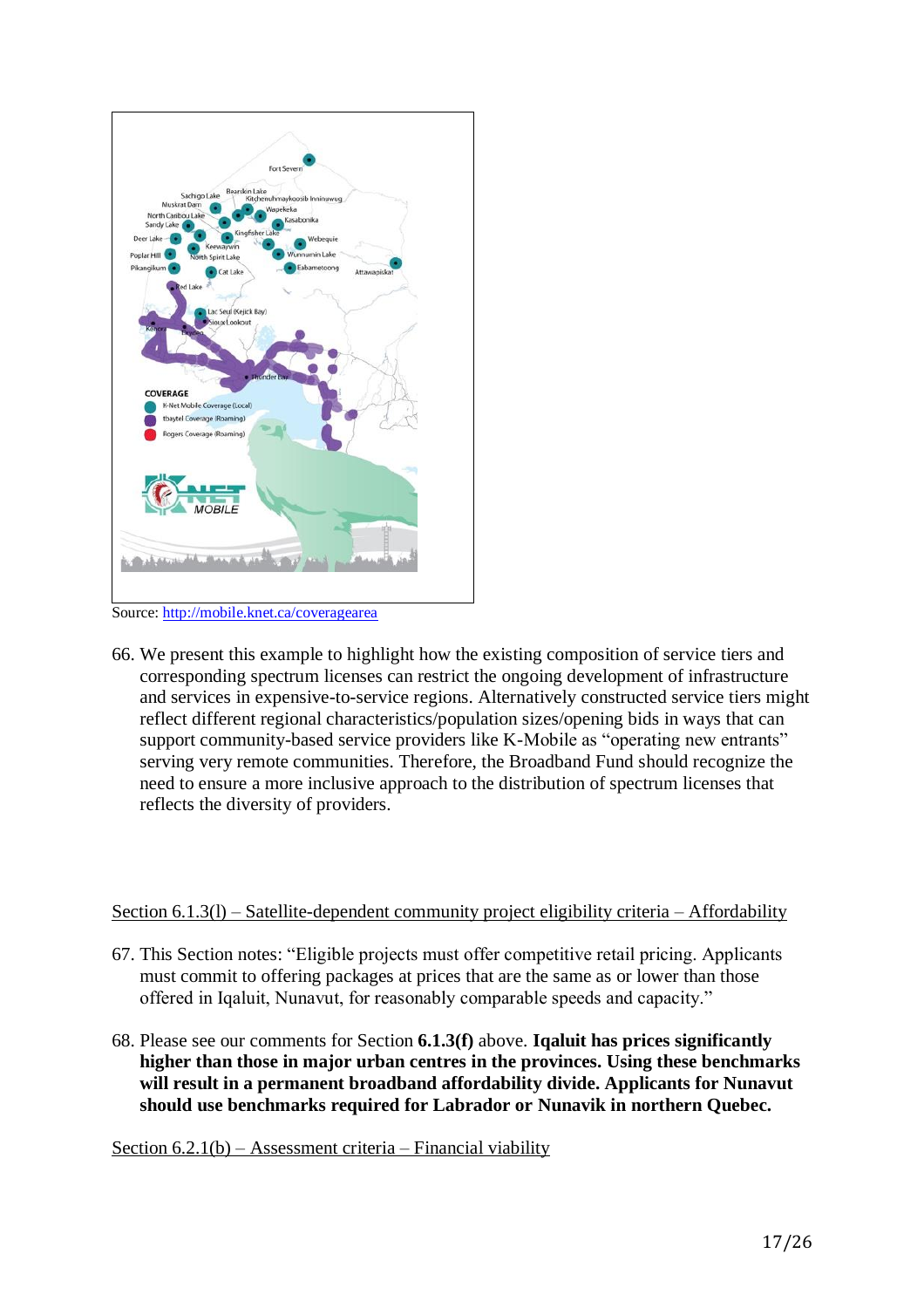69. This Section notes that a risk assessment and mitigation plan should include "pricing risks in the supply of services". **We note that this assessment should include access to support structures (e.g. electricity poles), which are a significant barrier faced by many projects in Indigenous communities.** Please see our discussion below under Eligible Costs.

Section 6.2.1(d) – Assessment criteria – Community consultation and level of involvement

- 70. We raised concerns with respect to community consultation requirements earlier, in paras 35-49.
- 71. This Section states: "This criterion will be used to ensure that (i) the applicant has consulted or attempted to consult with affected communities."
- 72. **Delete "or attempted." Applicants must show that they have consulted**. It is not sufficient to state that applicants attempted to consult. They must provide evidence that they have consulted with communities, including their responses to any issues raised by the communities.
- 73. This Section states: "Consultations and community support could take many forms, for example, **a market study**."
- 74. **Delete "a market study." A market study is not adequate evidence of consultation.** It could be done using available information (e.g. population, average income, public service institutions, local businesses, etc.) without any interaction with the community.

Section 6.2.2(b) Transport project assessment criteria – Number of PoPs for wholesale and retail transport services along the proposed route

- 75. This Section states: "A project will be considered to be of higher quality based on the number of PoPs provided along the proposed transport route."
- 76. This criterion could potentially eliminate support for extending service to isolated regions where populations are small and distances between communities are much greater than in rural areas.

Section 6.2.2(c) Transport project assessment criteria – Number of communities and households that could be served

- 77. This Section states: "A project will be considered to be of higher quality based on a greater number of communities and households that would likely benefit from the project."
- 78. These criteria could potentially eliminate support for extending service to isolated regions where populations are small and distances between communities are much greater than in rural areas.

Section 6.2.2(e) Transport project assessment criteria – Open access service offerings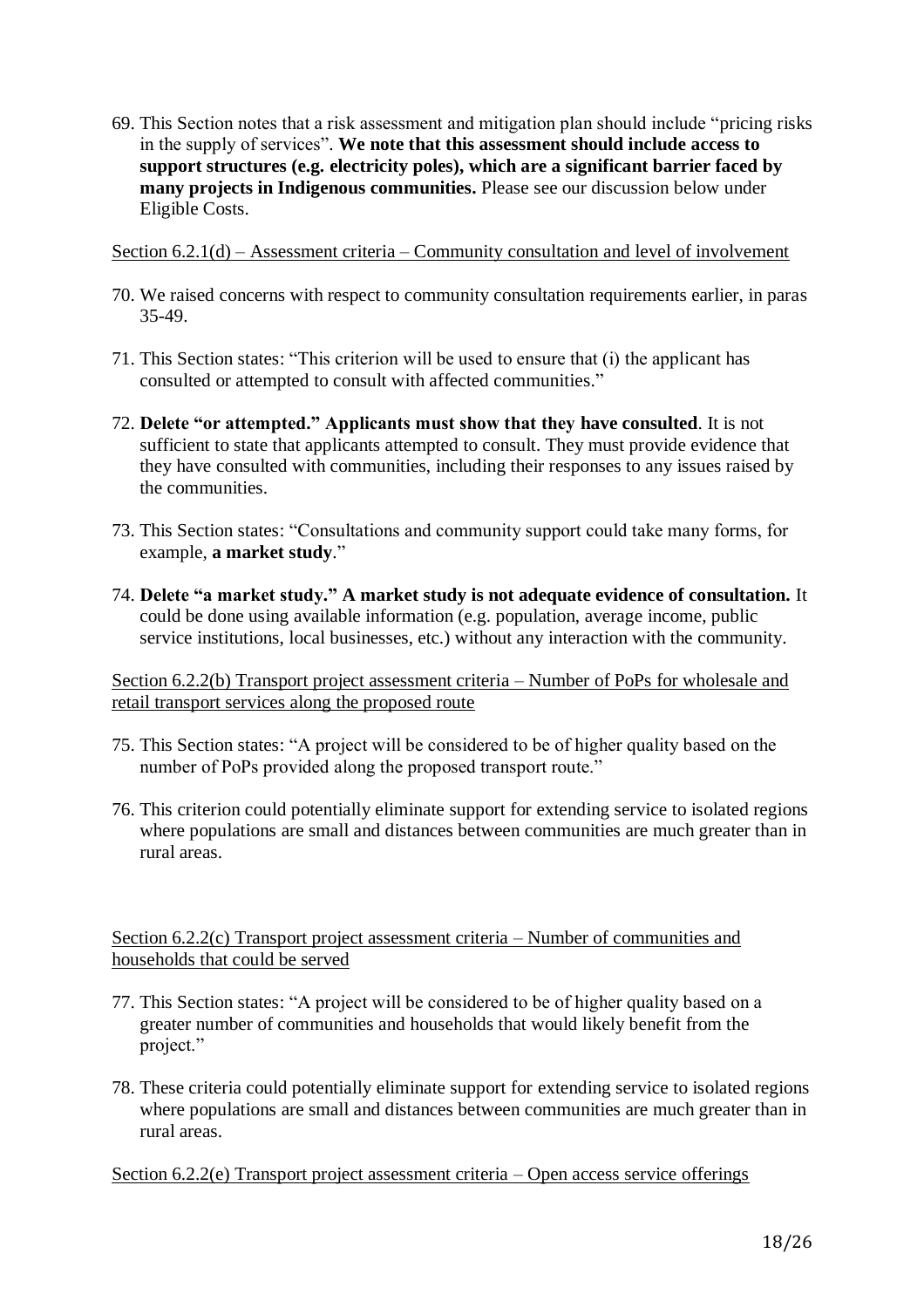- 79. This Section states: "This criterion will be used to assess whether varied and competitive services would be available as a result of the project. A project will be considered to be higher quality based on (i) how low prices would be for subscribers to wholesale and retail open access services, (ii) how high the service speeds would be, and (iii) how broad the range of services would be."
- 80. **How are these criteria to be weighted?** For example, a project could propose high service speeds and a broad range of services, but propose excessive prices for open access. See comments under 6.1.3(c). There are examples of transport infrastructure in remote regions that is ostensibly open access but where the pricing by the carrier effectively excludes use by any other provider. The *Guide* should specify that failure to meet *any* of these open access criteria is unacceptable.

#### Section 6.2.2(f) Access project assessment criteria – Current gap with respect to the availability of universal service objective-level services

- 81. This Section states: "This criterion will be used to identify proposed projects to build or upgrade infrastructure where the current service availability in a given eligible geographic area is furthest from the universal service objective and where investment in broadband infrastructure is most needed."
- 82. **We agree, but note our response to** *6.2.2(c)* **above** that these may also be regions with small populations and significant distances between communities which appear to be given lower priority because of a relatively low number of households to be served.

## Section 6.2.2(h) Access project assessment criteria – Coverage (2-A3)

- 83. This Section states: "This criterion will be used to determine the number of households to be served. A project will be considered to be of higher quality based on how many households would be served by the project, and the coverage density, which is the percentage of underserved households that would be served in the eligible geographic  $area(s)$ ."
- 84. **These are two different criteria**. A project may propose to serve a relatively low number of households, but a high percentage of underserved households, for example in remote northern communities. Also, as noted above, a criterion of number of households served will penalize applicants proposing to serve small remote communities.

#### Section 6.2.2(m) Mobile wireless project assessment criteria – Household coverage

- 85. This Section states: "A project will be considered to be of higher quality based on how many households would be covered by the project."
- 86. **We disagree. Quality should not refer to number of households served.** As noted above, a criterion of number of households served will penalize applicants proposing to serve small remote communities. Therefore the "whole community" approach referenced earlier in our presentation should be used to determine both the need for and the quality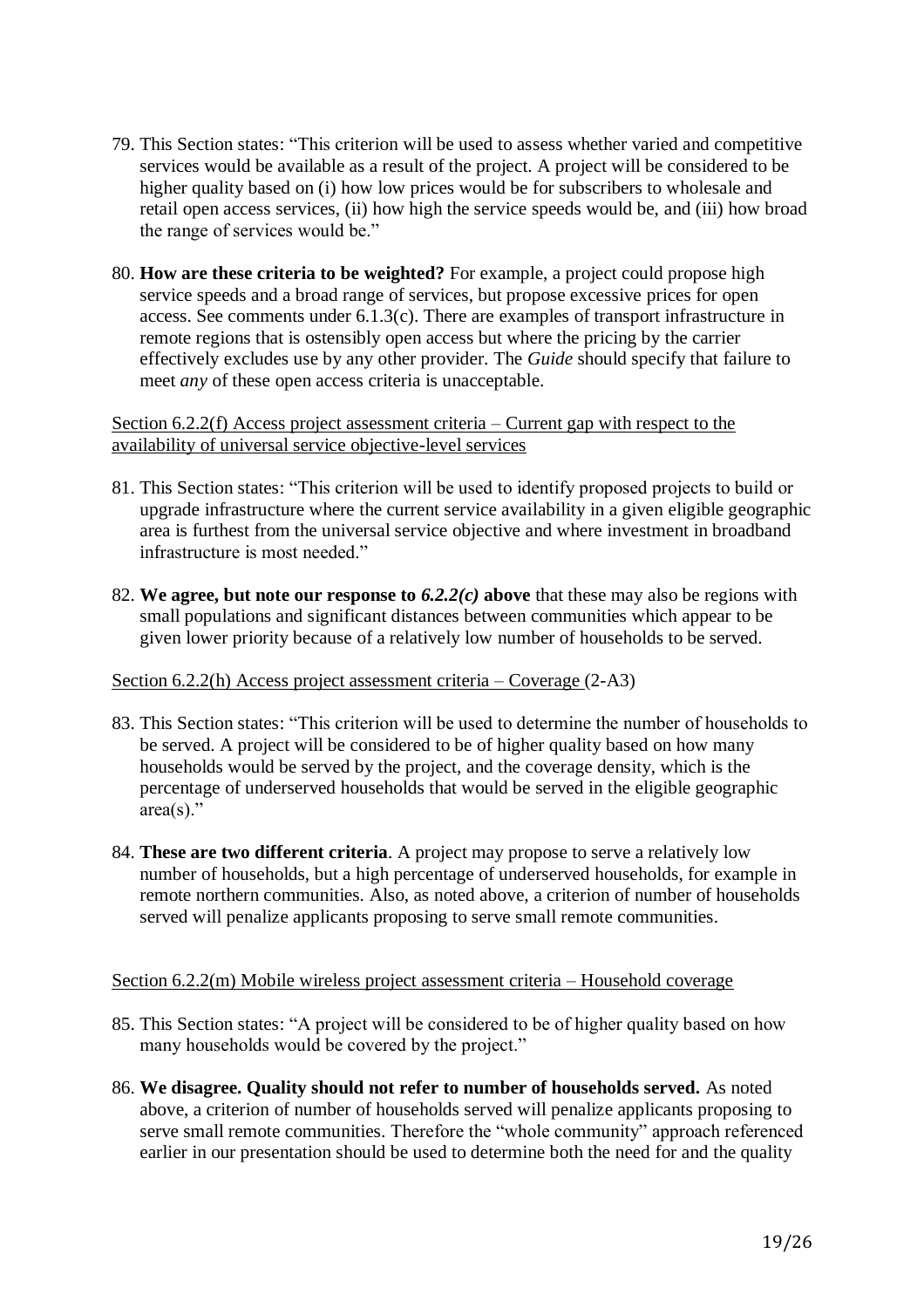of the project (including anchor institutions, local businesses and organizations, community entities, etc. as well as households).

## Section 6.2.2(r) Satellite-dependent community project assessment criteria – Retail service pricing and offers

- 87. This Section states: "The objective of this criterion is to ensure that subscribers will be provided with broadband Internet access service at affordable prices and in various service packages. Eligible applicants must propose to offer various service packages and propose rates that are equal to or lower than those offered by facilities-based service providers in Iqaluit, Nunavut, for reasonably comparable speeds and capacity."
- 88. **We disagree. Iqaluit already has prices that are higher than in other Territorial capitals and in provincial towns. Using Iqaluit as a benchmark will result in a permanent broadband affordability divide in Nunavut.** Applicants for Nunavut should be required to use the same benchmarks as those required for Labrador or Nunavik in northern Quebec.

## **Section 7: Information to be provided by applicants**

## Section 7.2 – Financial information about the project

- 89. This Section notes that applicants must provide: "An irrevocable letter of credit from the lending institution, if relying on credit."
- 90. **This requirement raises a barrier for Indigenous and non-profit organizations that face challenges in securing credit for a multi-million dollar project.** An irrevocable letter of credit is an appropriate requirement for private sector enterprises with access to capital. However, it is a significant barrier for not-for-profit organizations and communities that are capable of building and maintaining the infrastructure, but often under-resourced. Traditional funding mechanisms have traditionally not been viable for First Nations organizations because it is impossible to put a lien on on-reserve assets by banks and other lenders. They also generally face other barriers:
	- Non-profit organizations often face difficulty to qualify for credit or loans;
	- Non-profit organizations are not eligible to access the Business Development Bank of Canada; and
	- Banks will not accept on-Reserve assets as collateral, making it is very hard for First Nations entities to get financing for infrastructure projects.

Given these challenges we recommend that applicants instead provide historical examples of the successful development and operation of similar infrastructure initiatives. Examples could include projects such as: electrification, water and waste-water, roads, airports, and so on. Another approach might be for INAC to identify a suitable mechanism for securing the credit for First Nations applicants.

## Section 7.3 –Information about consultation with affected communities

91. This Section states: "Evidence of community consultation, which may be in many forms, for example, **a market study**."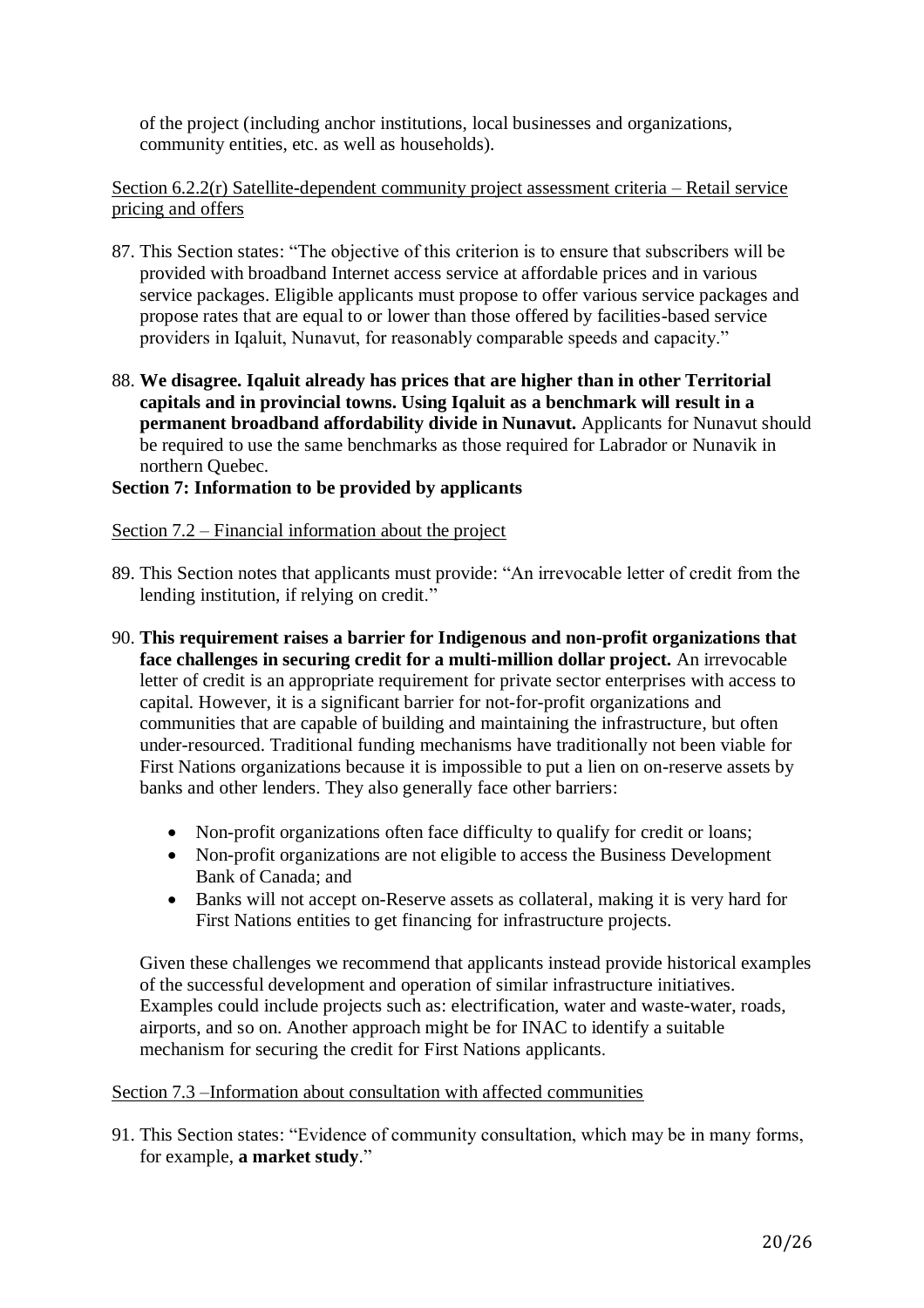92. **See our comments above regarding Section** *6.2.1(d).* **Delete "a market study."** A market study is not adequate evidence of consultation. It could be done using available information (e.g. population, average income, public service institutions, local businesses, etc.) without any interaction with the community.

#### Section 7.7. Satellite projects for operational costs for satellite transport capacity

- 93. This Section states: "providing retail broadband service packages for low-income customers is not required. For service packages for satellite-dependent communities, a comparative list of packages offered in Iqaluit, Nunavut.
- 94. **Delete "… providing retail broadband service packages for low-income customers is not required."** Low income packages should be provided for communities served by satellite projects. Also Iqaluit should not be used for a comparative list of packages, see comments in sections 6.1 and 6.2 above.

## **Section 9: Awarding of Funding**

#### Section 9.3 Claims and payments for eligible costs incurred

- 95. This Section states "… Claims to recover eligible costs can be made only in respect of costs that are actually incurred; payments will not be made in advance."
- 96. **We disagree with this approach. It will not work in the case of under-resourced notfor-profit applicants, who require upfront payment in order to commence a project. The Broadband Fund should instead provide an initial start-up portion of the approved project funding.** While the specific amount would depend on the scope of the project, we suggest an initial allocation of 5 percent to 10 percent of total approved funding.

## **Section 10: Funding Conditions**

 $\overline{\phantom{a}}$ 

#### Section 10.2 – Conditions of funding to be set out in funding decisions

- 97. Project monitoring and compliance are important to ensure that publicly funded projects meet stated requirements. Historically, some publicly funded broadband projects have failed in this respect. For example, problems with Alberta's SuperNet have been well documented by the Auditor General of Alberta in November 2018.<sup>17</sup> A *CBC News* story about this audit notes that Service Alberta, the department responsible for managing the SuperNet contract, "lacked the systems to properly measure performance and enforce compliance of the contracts to build and run the system".<sup>18</sup>
- 98. The CRTC notes that it will "adopt a multipronged approach to compliance and enforcement, which includes the imposition of obligations, reporting requirements, the distribution or withholding of funding, and the imposition of conditions on the offering

<sup>&</sup>lt;sup>17</sup> The Auditor General of Alberta's report is available here: [https://www.oag.ab.ca/reports/service-alberta-pa](https://www.oag.ab.ca/reports/service-alberta-pa-nov-2018)[nov-2018](https://www.oag.ab.ca/reports/service-alberta-pa-nov-2018)

 $\frac{18}{18}$  See[: https://www.cbc.ca/news/canada/edmonton/alberta-auditor-general-supernet-1.4896294](https://www.cbc.ca/news/canada/edmonton/alberta-auditor-general-supernet-1.4896294)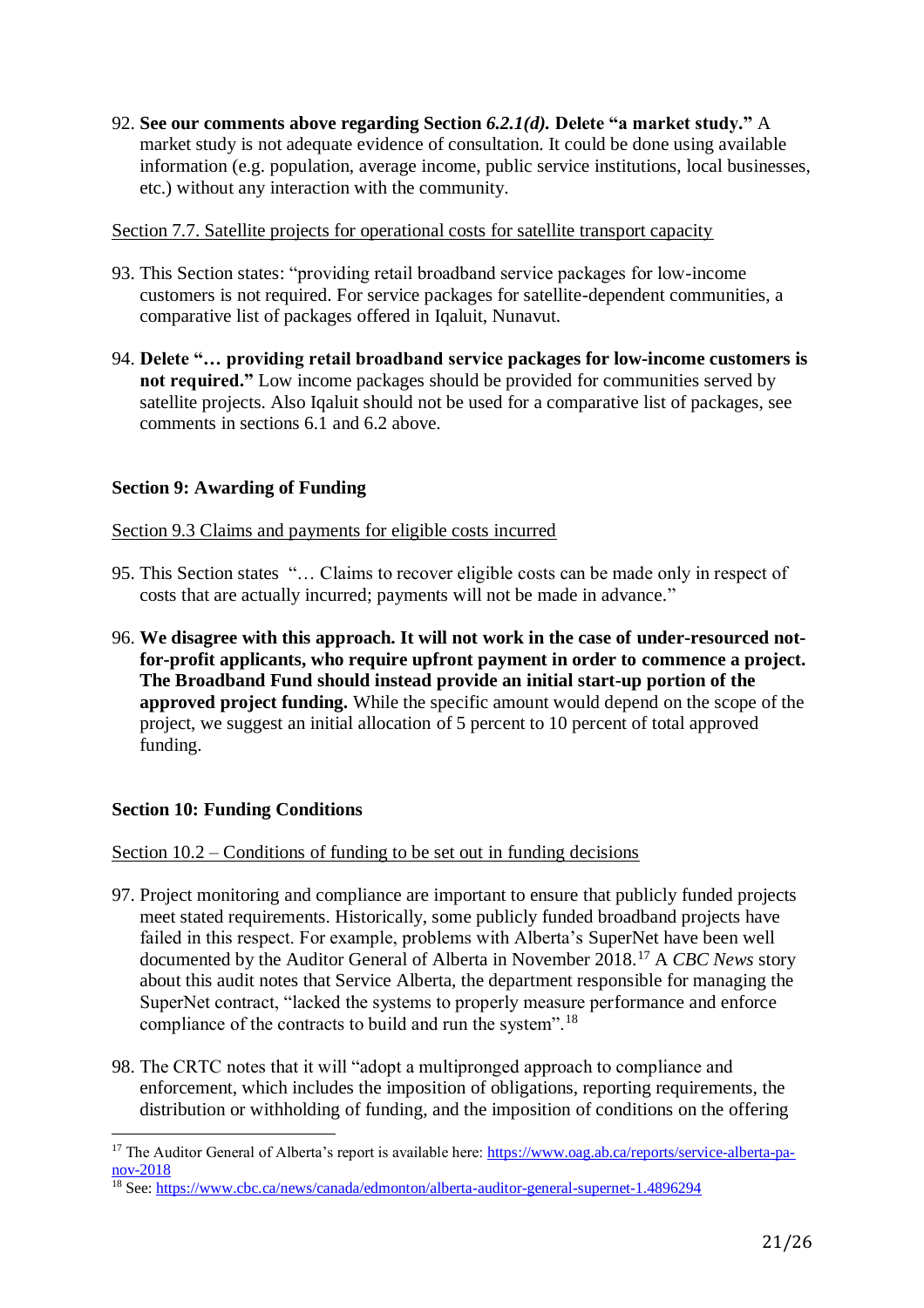and provision of broadband services" for its Broadband Fund (CRTC 2018-377, para 303). **However, no details are provided.**

- **99. The Broadband Fund should specify that compliance and enforcement of obligations are required for all licensees and for funded projects. The language should include how oversight will be provided, and how compliance will be enforced.**
- 100. We believe that this oversight is critical. Otherwise projects may remain incomplete or may not meet the connectivity and reliability requirements specified. For example, in 2010, Bell Canada received funding from ISED and other federal and provincial funding programs to roll out fibre transport to remote First Nations in Northern Ontario. This 2010-2015 infrastructure build was to replace Bell's outdated and inadequate microwave and satellite telecom facilities connecting these communities. However, their project left several intended communities in the Mattawa region unserved. Now, these communities require adequate bandwidth to deliver on the required 50/10Mb connectivity, only to be informed that Bell Canada is unable to deliver this service without obtaining millions of dollars more to upgrade their network. Recent requests by First Nations accessing the Bell fibre transport to deliver a 10 Gbps circuit to the community networks were met with similar responses from Bell that funding is required for a multi-million dollar upgrade to the Bell transport network to deliver this required service.

#### **Section 13: Process**

- 101. Part 13, bullet 2 states: "The deadline for filing applications is on X date at midnight, Pacific Standard Time."
- 102. The deadline should be not less than **six months** after the call for proposals is announced. **FMCC members indicate that between 8 and 18 months may be required to develop a proposal of the complexity required for the Broadband Fund.** If environmental and engineering studies have been completed, the bill of materials has been prepared and bids evaluated, the proposal could possibly be completed in six months or less. A business plan can take two to three months to complete properly.
- 103. We note several barriers faced by most rural and remote not-for-profit regional organizations and communities, which are dealing with the realities of delivering services, being under-resourced, and dealing with the day-to-day operations. It takes time and resources to identify and apply to different funding streams. As well, funding programs often shift over time, as do criteria or requirements for applicants.

#### **Appendix 1: Definitions**

104. We note the definition of "in-kind contributions" and point to our earlier discussion in para 15.

#### **Appendix 2: Eligible and ineligible costs**

#### Eligible Costs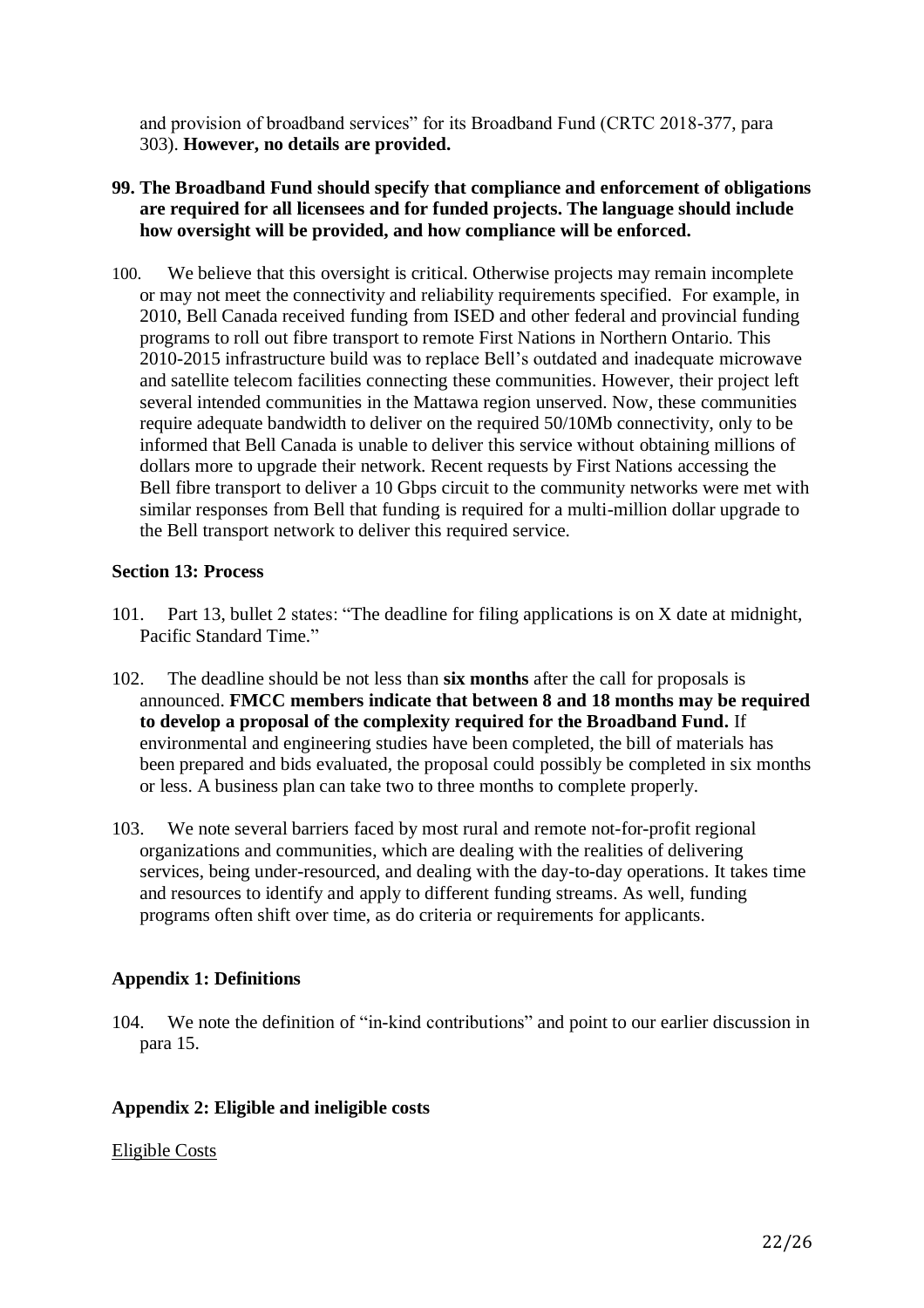- 105. We believe that the following costs should be included as eligible costs:
	- **Costs for leasing land, buildings, and other facilities, including permanent shelters for housing network-related equipment (except for temporary facilities directly related to project construction).** We note that these may need to be leased rather than constructed in some communities.
	- The Fund should include recognition of in-kind contributions of community lands and equipment to complete construction requirements for fibre builds – many of these costs can be absorbed in-kind by an engaged community.
	- **Financing or carrying costs, loan costs, and interest payments.** These costs may be required for non-profits and Indigenous projects, as discussed in detail above in paras 88-90.
	- **Costs related to developing the application for funding.** To prepare the proposal, funds are required for engineering studies, meetings, travel, consultation with communities, and for preparing business plans, etc. We note that large providers typically have access to this expertise through in-house staff or consultants. Given limited resources and in-house expertise, funding to complete these planning tasks is necessary for not-for-profit and community applicants. We note that other telecommunication infrastructure development programs funded by ISED and provincial bodies recognize these realities and have put in place such supports.
- 106. This Section notes that "eligible costs will include, but are not limited to, the following: • direct equipment costs, meaning the costs of the equipment required for project completion, including the costs of servers, switching and transmission equipment, fibre-optic cable, repeaters, radio and microwave equipment, **towers, poles, shelters and enclosures**, backup power supplies, and network broadband connectivity devices including upgrades and adaptations."
- 107. Since support structures such as "**towers, poles, shelters and enclosures**" are referred to here, and considered an "eligible cost" for the Broadband Fund, we provide the following comments on problems faced by FMCC member organizations in accessing them.
- 108. FMCC member organizations are facing significant barriers to the deployment of FTTH and other wired infrastructures due to issues related to local Support Structures owned and/or managed by incumbent telecommunications companies, that issue access permits to third-party providers such as FMCC member organizations for joint usage of these resources. The existing situation impedes the efficient deployment of infrastructure – and if FMCC member organizations apply to the Fund, are successful and want to deploy infrastructure in communities, these obstacles may stop and/or significantly delay their projects. Below, we raise several barriers:
- **109. High costs to access Support Structures in First Nations communities.** FMCC recognizes that charges for the joint usage of Support Structures pay for the upgrades or modifications required by the installation of new cables, and also compensate the owner for any eligible additional costs. However, FMCC opposes cases when this process may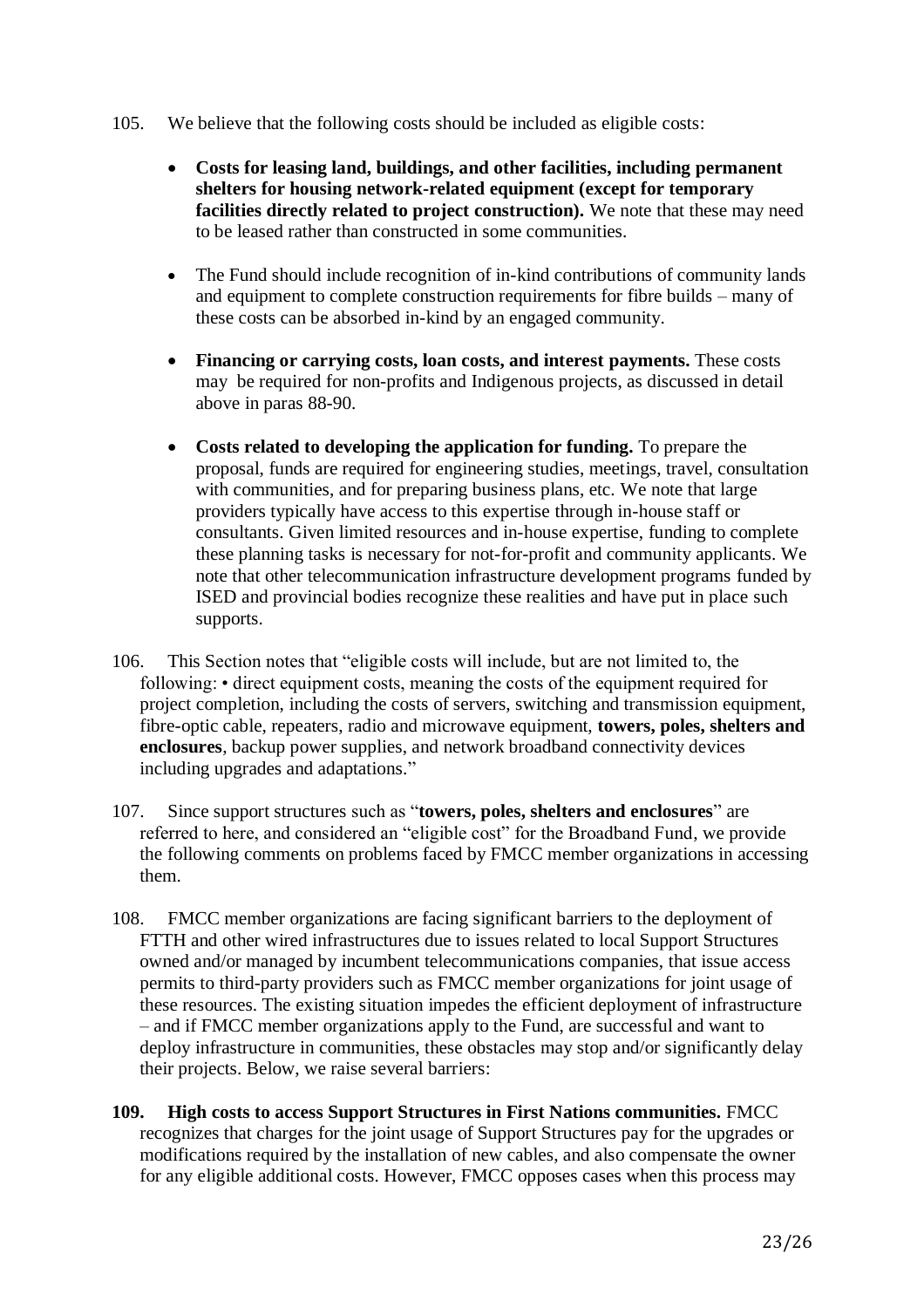be used to block or delay projects, or to indirectly finance the incumbents for the maintenance of their network.

- 110. Support Structures are located inside the boundaries of First Nations communities they run along roads and are buried underground. Incumbent providers have received free access to install these Structures, while other organizations, including First Nations organizations, must pay unreasonably high charges to access them. At the construction phase of a project, these charges may consist of authorization fees, engineering charges, payment for repair, and maintenance. They may also include the cost to make any modifications to Support Structures so that they comply with regulations that the incumbent owner often may have either neglected or ignored. These costs often exceed what would normally be expected for similar work. Furthermore, once the new user has paid for these Support Structures, additional monthly fees are charged for usage and maintenance.
- 111. As a result of these costs FMCC members budget between \$300 to \$1000 per pole, if not more, for the Support Structures joint usage process. A small community with 500 poles that wishes to deploy FTTH would have to plan to spend up to \$500,000 just to get authorization to access Support Structures. This is clearly an unreasonable additional cost to projects.
- 112. Once authorization is granted, users of Support Structures must pay additional construction, repair and upgrading fees. For example, we have heard of organizations paying over \$25,000 to an incumbent provider to upgrade aerial Support Structures and repair any problems along the way.
- 113. Finally, third-party users of Support Structures must pay additional (and ongoing) monthly usage and maintenance charges.
- **114. Lack of certainty with respect to regulations and rules governing access.**  Discussions with FMCC member organizations indicates that they are not aware of any standard rules or regulations in place to govern access to Support Structures. Instead, FMCC organizations are forced to negotiate these issues on a project-by-project basis. This variability exists even inside a service region; for example, we know of cases where rules applied to certain organizations are not applied to others.
- 115. For example, we have heard of a case where an organization was required to move a cable belonging to an incumbent provider because it was installed incorrectly. Despite the fact that the provider had improperly installed this cable, this organization not only had its project delayed, but also had to pay to fix the cable installation. In another case, a Support Structure owner had built a new pole line that blocked third-party access. Despite the fact that this problem was created by the owner and failed to meet existing regulations, an organization that wanted access had to pay for the necessary modifications.
- 116. These examples raise questions about the enforceability of rules and regulations governing the proper installation of Support Structures. This uncertainty is a significant barrier for small organizations that lack legal and technical resources to continually monitor facilities and negotiate with their owners.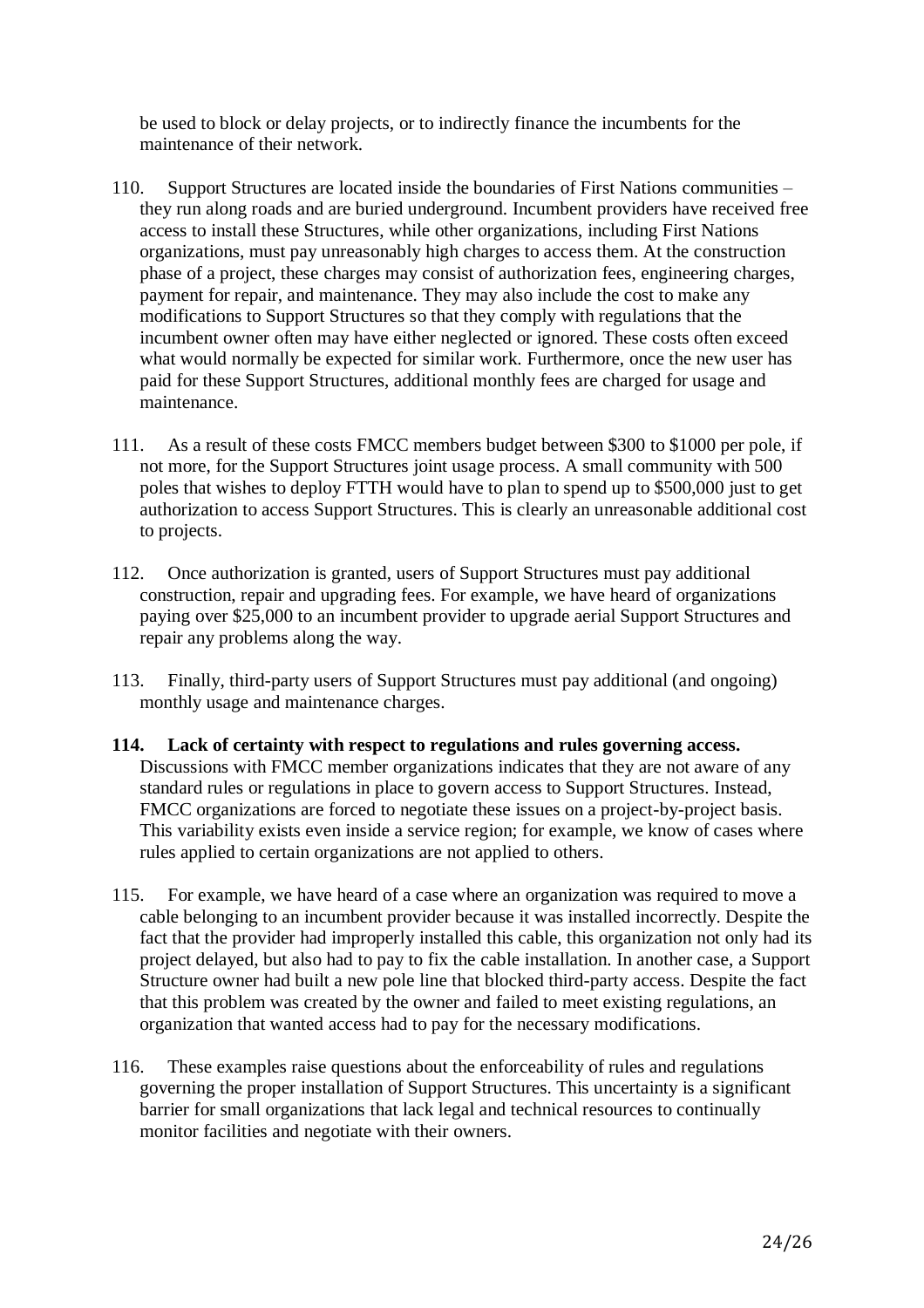- **117. Lack of certainty with respect to the timeline for authorization of access permits.**  Organizations have faced significant delays before they are granted access permits for Support Structures. Even if regulations are in place to provide authorization, they can be used to systematically create delays. In several cases organizations have been forced to wait between 12 to 24 months to get a permit before construction work could begin – a situation that is compounded in regions with short construction seasons. The reasons given for such delays are sometimes unreasonable. For example, in one case a permit was not granted sooner by the Support Structure owner because it was deemed the only authorized entity to conduct repairs. Despite repeated requests to conduct this work, the owner took a year to complete it – and the organization paid for this work to be done.
- 118. Impacts on projects due to such delays can be enormous particularly in regions of Canada with short construction seasons due to cold weather and ice road access. Access permitting processes must be followed in a timely manner. As noted earlier, in some cases organizations have faced up to two-year delays for permits, due to owners of Support Structures continuously finding new problems or adding new requirements for access permits.
- **119. Limited maintenance of existing Support Structures.** Support Structures in some rural, remote, Northern and Indigenous communities are often not adequately maintained by their owners. This impacts the ability of organizations to utilize them to deploy broadband projects. In some cases, owners of Support Structures will only conduct repairs when a joint usage request has been made by a new user to repair every pole in an entire network.
- **120. Limited choice of contractors who can install and/or maintain Support Structures.** Above, we pointed out the high costs to install and/or maintain Support Structures. In part, this is due to the inability of non-owners to conduct their own repair work. Some rules and regulations require users to utilize contractors chosen by owners – often at much higher rates than contractors sourced by non-owners, or an owner may simply use the same contractor, but at much higher rates. This situation has arisen in cases where a repair contractor has been certified by the same company that owns the Support Structures.
- 121. **Lack of ability to report complaints or provide input into rules and regulations.**  At present we know of no formal and efficient complaint mechanism that organizations could use to remedy these issues. It is unclear how support structures are regulated and how affected groups can file complaints with respect to the challenges we note here, such as rule modifications and/or rate changes.
- **122.** In this context we request the Commission's support in helping address this issue. Even though such Support Structures are an eligible expense in the Broadband Fund, we are concerned with the possibility of the systematic obstruction of new telecom project deployments. **We request that the Commission review this issue, and consider whether an independent organization should be in charge of managing the joint usage of Support Structures.**

## **Appendix 3: List of communities for retail price/package comparisons**